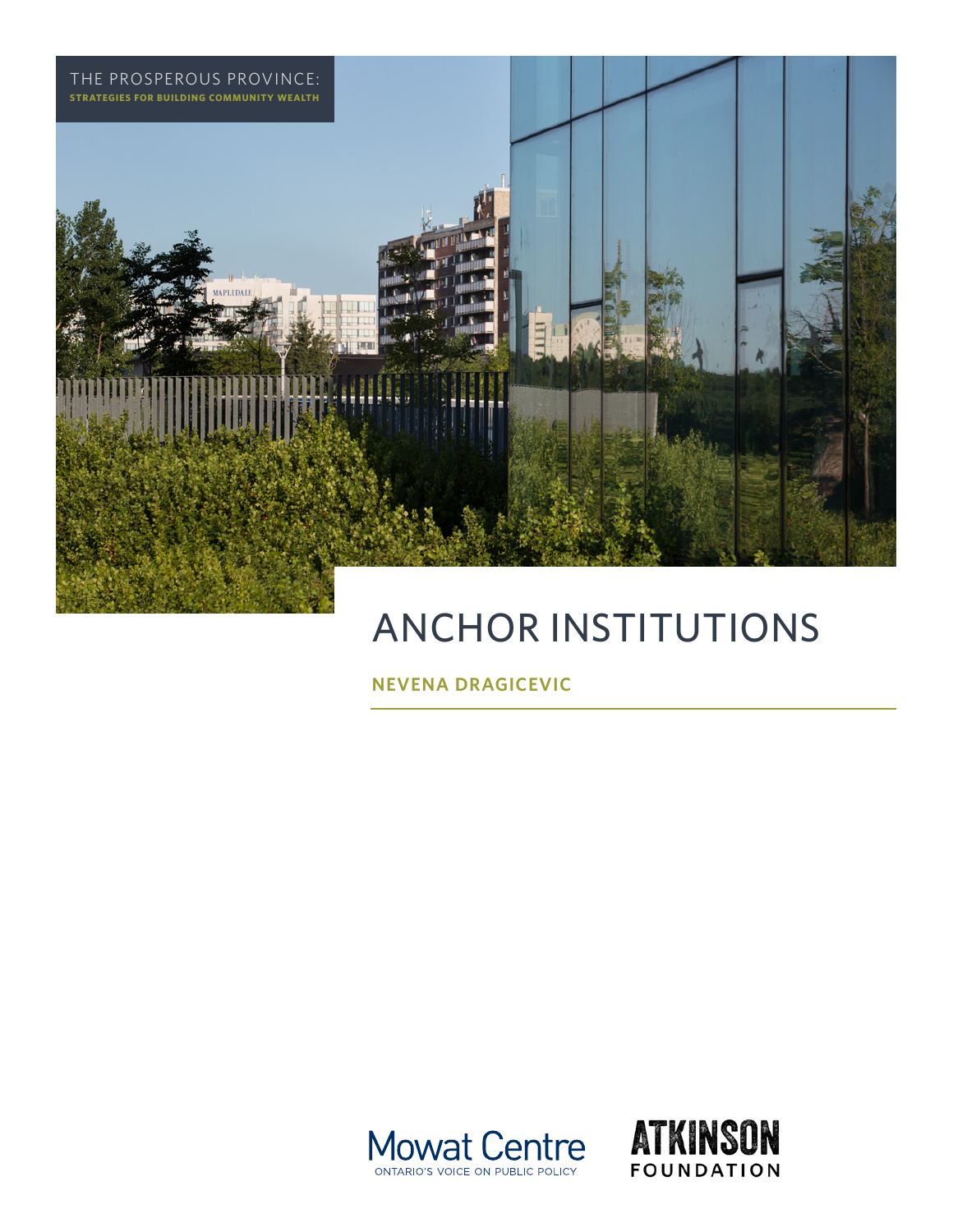# THE PROSPEROUS PROVINCE: **STRATEGIES FOR BUILDING COMMUNITY WEALTH**

Commissioned by the Atkinson Foundation, this report from the Mowat Centre is intended to support informed discussion and guide decision-making in the emerging field of community wealth-building. The report is part of a research series, **The Prosperous Province: Strategies for Community Wealth**.

THE MOWAT CENTRE undertook the study as part of its commitment to better understand and communicate trends and innovations in economic development, especially those that promote inclusive growth.

THE ATKINSON FOUNDATION is supporting the study because of its commitment to evidence-based public discourse on issues related to social and economic justice.



School of Public Policy & Governance

The Mowat Centre is an independent public policy think tank located at the School of Public Policy & Governance at the University of Toronto. The Mowat Centre is Ontario's non-partisan, evidence-based voice on public policy.

It undertakes collaborative applied policy research, proposes innovative research-driven recommendations, and engages in public dialogue on Canada's most important national issues.

> 439 University Avenue, Suite 2220, Toronto, ON M5S 1Y8 Canada

416.978.7858 [info@mowatcentre.ca](mailto:info@mowatcentre.ca) [mowatcentre.ca](http://mowatcentre.ca) **@mowatcentre** 



The Atkinson Foundation promotes social and economic justice by investing in people who are making Ontario more equitable, inclusive and prosperous.

> 1 Yonge Street, Suite 702, Toronto, ON M5E 1E5 Canada

416.368.5152 [info@atkinsonfoundation.ca](mailto:info@atkinsonfoundation.ca) [atkinsonfoundation.ca](http://atkinsonfoundation.ca) **g**@atkinsoncf

Cover image: University of Toronto Scarborough, Toronto, ON Canada. Photo: Nick Kozak

**MOWAT RESEARCH #109 |** AUGUST 2015 **|** ISBN 978-1-77259-006-7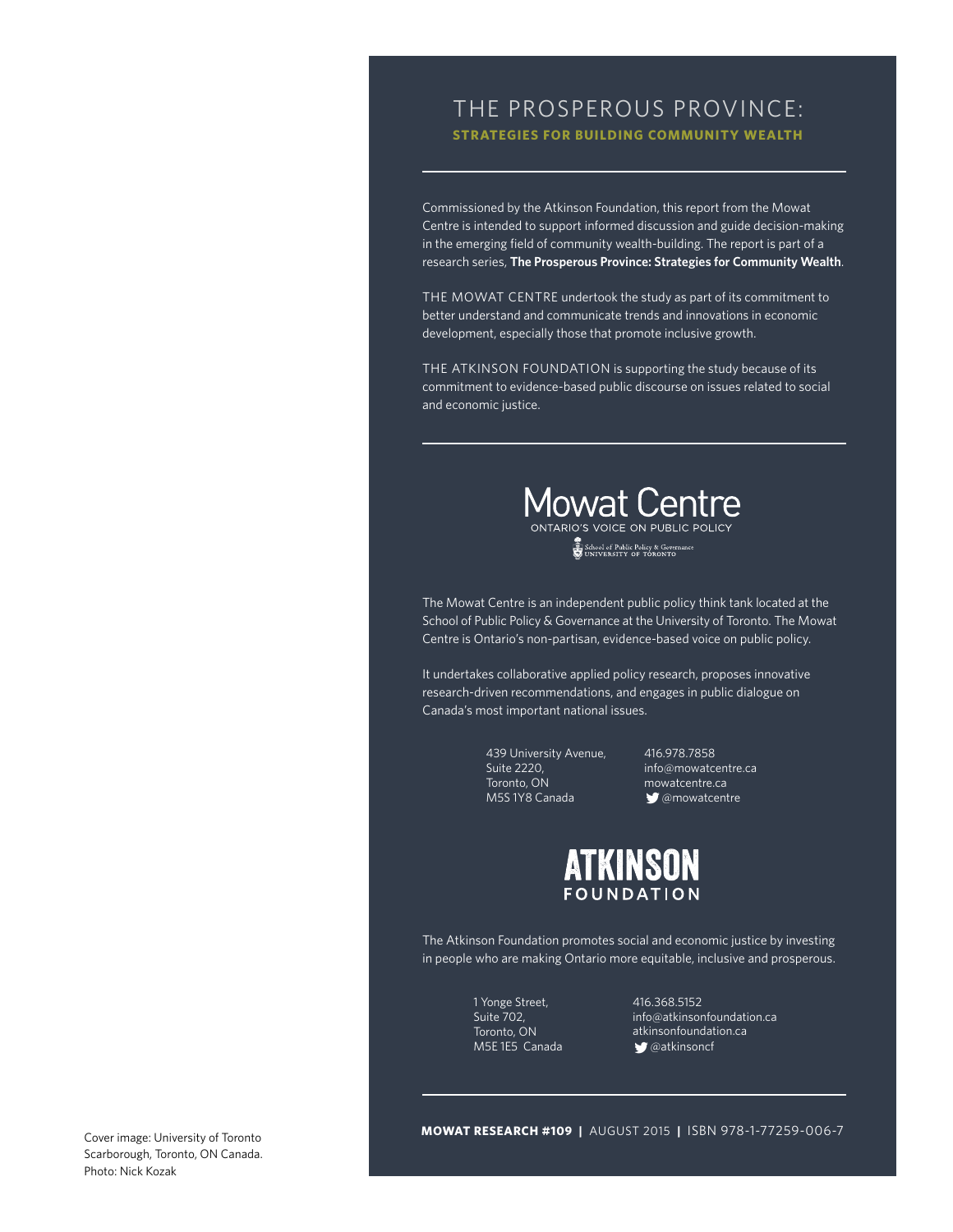# **CONTENTS**

# FOREWORD

|   | 1 Introduction                                               | 1  |
|---|--------------------------------------------------------------|----|
|   | <b>2</b> Anchoring Institutions<br>and Rooting Opportunities | 3  |
|   | <b>3</b> Anchor Missions in Action                           | 5  |
|   | 4 Potential of Anchor Strategies<br>in Ontario               | 6  |
|   | <b>5</b> Anchor Strategies<br>in the Toronto Region          | 9  |
|   | <b>6</b> Challenges and Insights                             | 13 |
| 7 | Continuing the Conversation                                  | 27 |
|   | <b>WORKS CITED</b>                                           | 32 |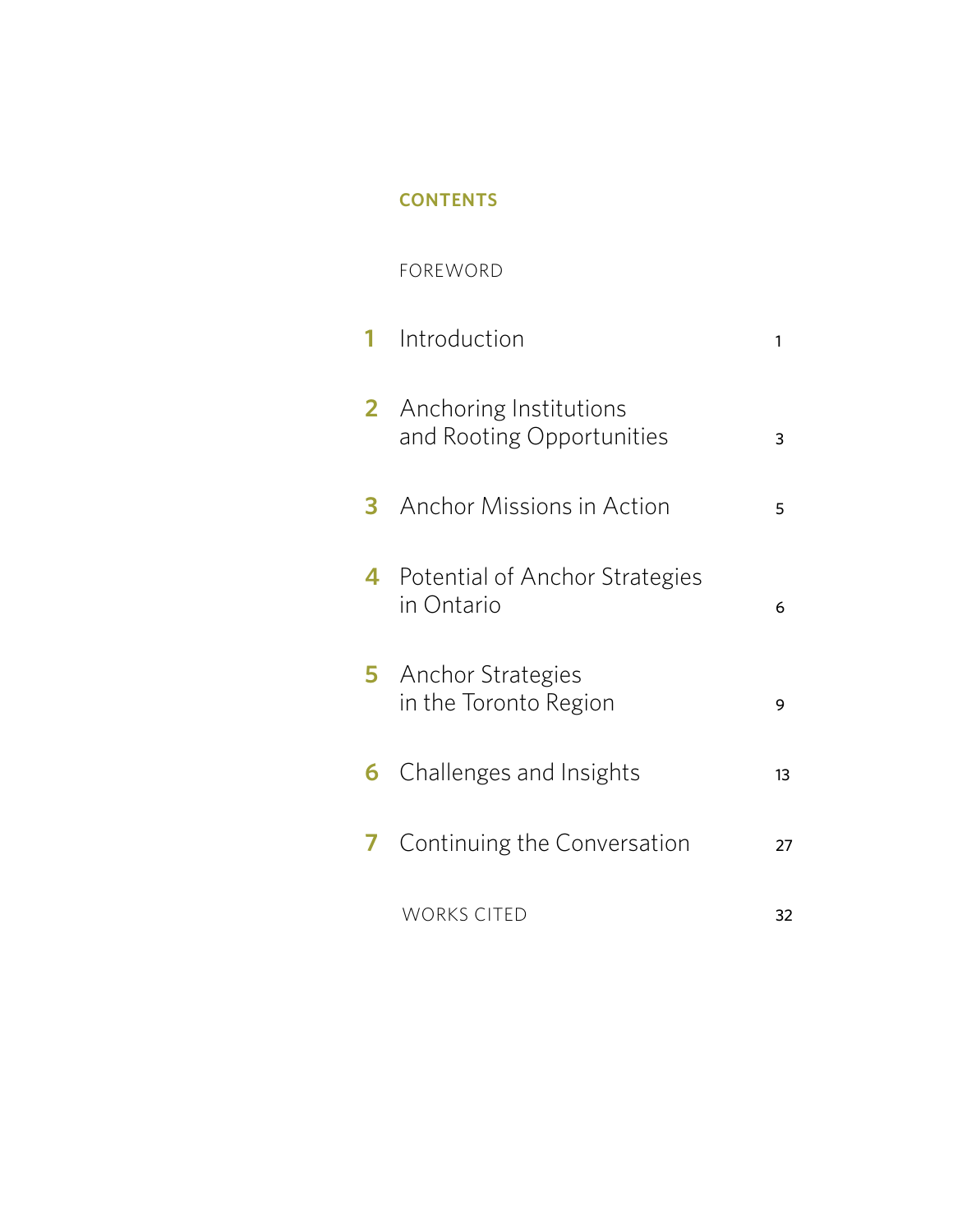# FOREWORD

"It's time to challenge how Ontarians think about prosperity – who's responsible for creating it and who benefits from it."

It's time to challenge how Ontarians think about prosperity – who's responsible for creating it and who benefits from it. Over the next ten years, the Province of Ontario will invest \$130 billion in public infrastructure and will continue to spend billions annually on goods and services to fulfill its mandate.

It's time to use this considerable economic power even more deliberately and strategically to address income and wealth inequality. If the Ontario government does this, we can expect to derive significantly more value from public investments and expenditures by 2025. We can also expect other organizations, businesses and even consumers to follow the government's example.

It's time, therefore, to engage a much broader base of people to lead Ontario in this direction. Only political power can unleash this kind of economic power. By first raising expectations and then voices, this kind of public policy reform is possible. The passage of *Bill 6: Infrastructure for Jobs and Prosperity Act* in the spring is proof of this fact and a sign of progress.

There's a growing movement of people – inside and outside government – who aren't content to watch fissures open up and leave our province deeply divided along race, gender and income lines. They know that these conditions are bad for investment, bad for business, bad for the quality of community life, and unacceptable for their children and grandchildren.

Many of us don't think of ourselves as anti-poverty activists. We manage public funds at various levels of government, in universities, colleges and hospitals, and in other nonprofit institutions. A few of us lead for-profit enterprises.

What we have in common is that our organizations and businesses are unlikely to ever become unmoored from the neighbourhoods and communities in which they were established. That's why they're called "anchor institutions." We have economic clout – and the responsibility to reduce poverty and the potential to build community wealth that comes with it.

Maybe like you, we think it's time to give more oxygen to solutions than problems. So, we've been looking around the world for others who are experimenting with strategies and mechanisms to create more decent work and share prosperity.

In places like Cleveland and Glasgow, we've found people who are busy negotiating Community Benefits Agreements with developers and officials responsible for public infrastructure projects. These enterprising leaders are working on better procurement strategies, workforce development hubs, and collaborations with organizations that engage, train and support workers in low-income communities. They're mounting "buy local" campaigns and promoting workerowned businesses and co-ops.

"There's a growing movement of people – inside and outside government – who aren't content to watch fissures open up and leave our province deeply divided along race, gender and income lines."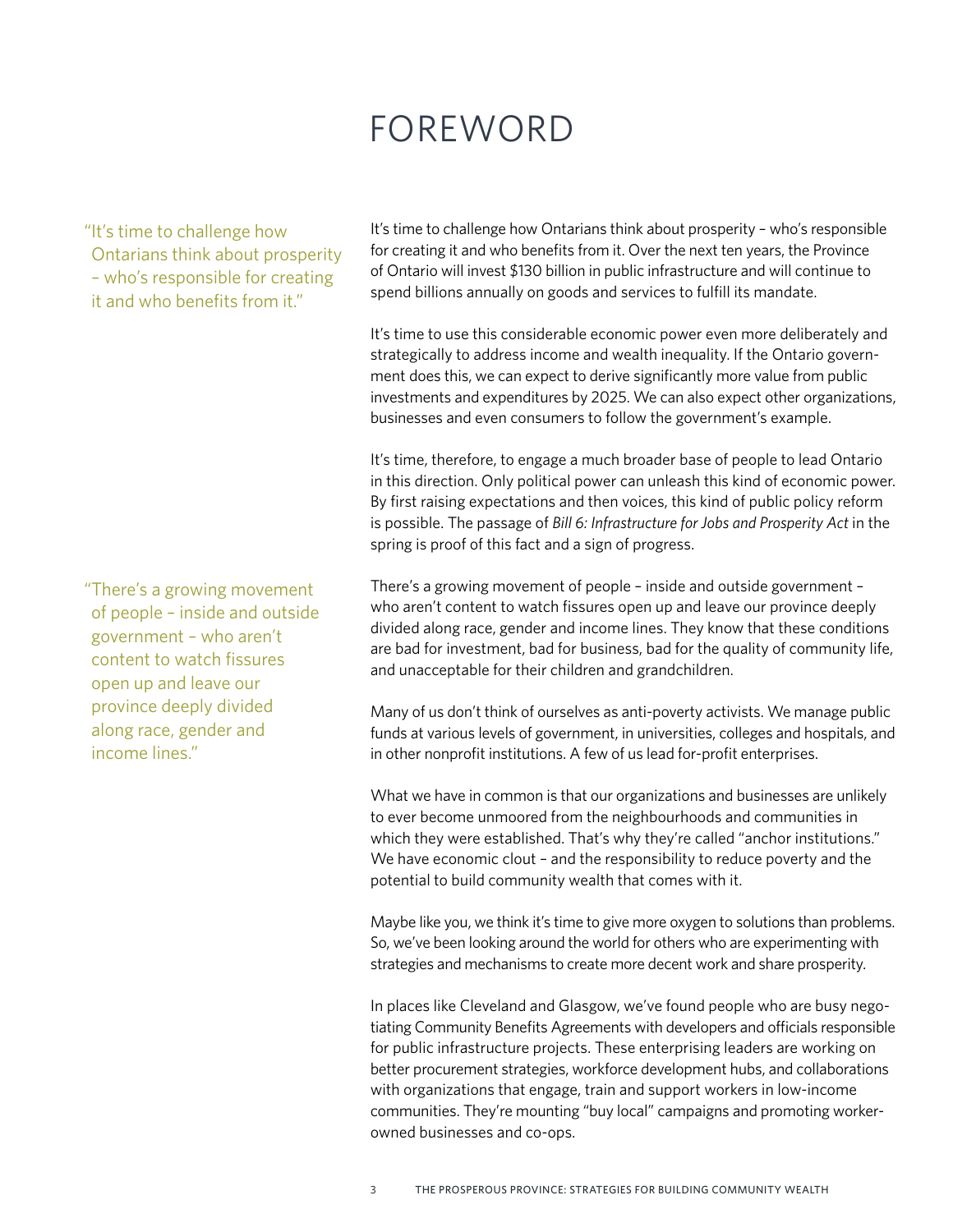"We're seeing signs of real progress in these cities, and they've helped us see the potential for progress in ours." We're seeing signs of real progress in these cities, and they've helped us see the potential for progress in ours. That's why the Atkinson Foundation commissioned a series on community wealth building strategies from the Mowat Centre, starting with a paper on anchor institutions and a second one on community benefits agreements. Think of this information as briefing notes for an important mission – one that sets your sights higher than your institutional mission and on the day when a province is known as prosperous because its economy is inclusive.

This is not a new mission even though the way we're thinking about it is new. Consider health care, employment insurance and pensions along with greater gender, racial and marriage equality. In each case, people successfully challenged the belief that inequality is a natural condition with a clear political choice arising from a progressive vision for the country. They had a shared ambition that was, in the end, stronger than cynicism, private interests and institutional inertia.

The Atkinson Foundation's ambition is anchored in tough challenges and choices like those faced in the last century. Joseph Atkinson was a frequent media commentator during the public infrastructure boom that gave future generations the Bloor Street Viaduct and a modern water sanitation system among other civic improvements. In his op-eds for the *Toronto Star*, Mr. Atkinson advocated for Ontario's young cities and towns as the best "spot" for investment. He encouraged investors to place their bets locally for the biggest returns.

Perhaps the first choice we're asked to make is whether or not we'll stand with those whose investments demonstrated that their generation cared about the next. We hope you'll choose to join us in the continuing pursuit of an equitable, inclusive and prosperous Ontario.

Colette Murphy Atkinson Foundation

August 2015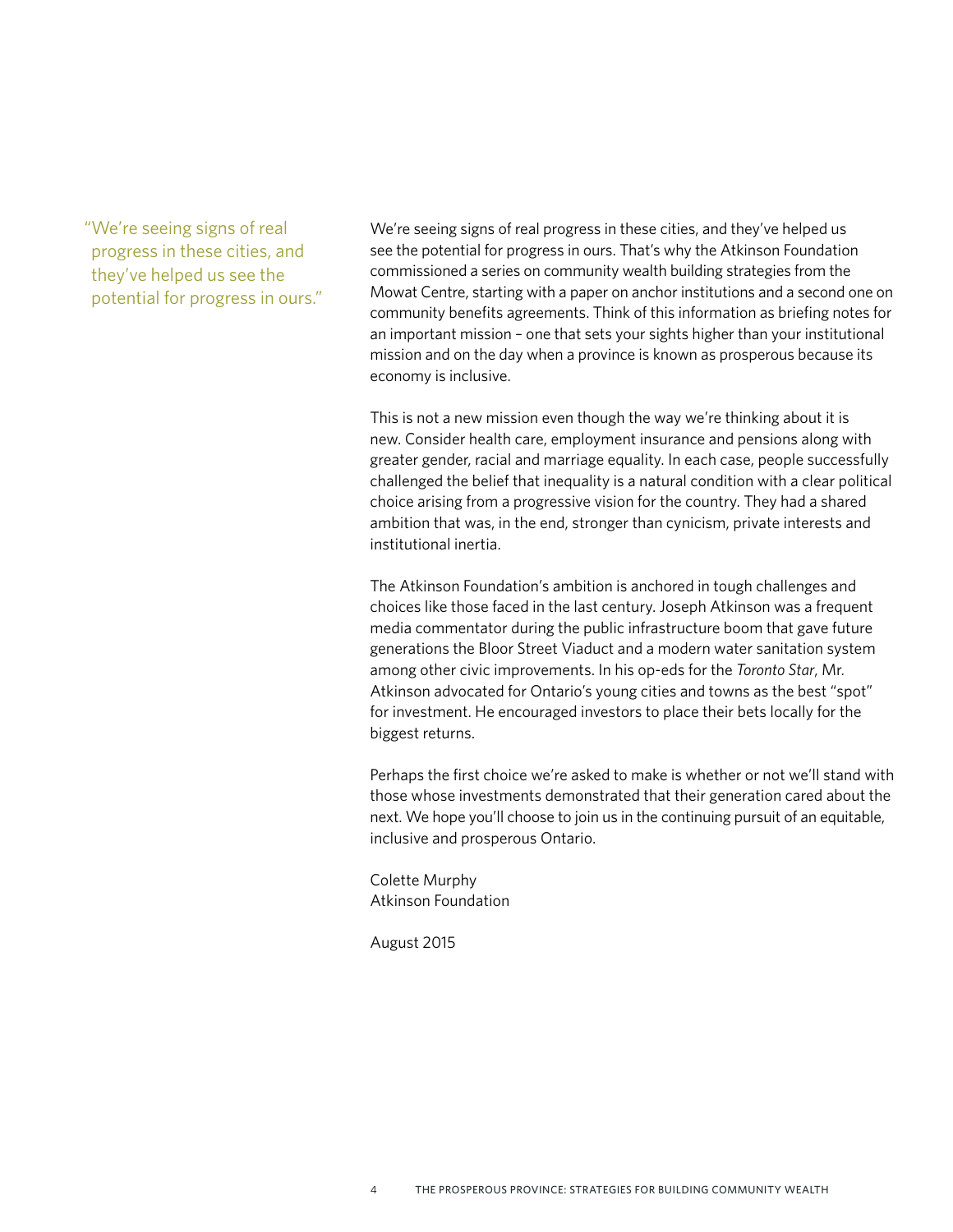# **1** INTRODUCTION

"At a time of increased public debt and renewed promises to tackle poverty in Ontario, anchor strategies offer an opportunity to leverage existing public funds and assets to address these ambitious objectives."

By every standard measure, Ontario is a prosperous province. As recently as 2012, Ontarians experienced the highest increase in average household wealth in Canada – eight per cent over the previous year. Households in the Toronto Region fared even better, growing their wealth more than nine per cent to achieve an average household net worth of \$617,000.<sup>1</sup> A majority of Ontario's 13.6 million residents enjoy an enviable standard of living.

This is not the reality, however, for a sizeable minority of Ontarians who are disproportionately young, new to Canada, and from racialized communities.<sup>2</sup> Access to opportunity and wealth is far from equitable. Youth unemployment in Toronto is nearly three times the average regional rate. Jobs are increasingly precarious, while the housing market has been designated as "severely unaffordable."3 If nothing changes, the share of low and very low-income neighbourhoods in the city is expected to climb to 60 per cent by 2025.4

Ontario and Toronto are not exceptions. In most parts of the world, income inequality is growing, while access to opportunity is shrinking.<sup>5</sup> Ongoing and significant changes in the structure of the Ontario, Canadian and global economies mean that more people are falling behind even as global wealth increases.

Community wealth building is an encouraging response to this situation. This approach builds local assets and leverages them to create a greater supply of decent work and other economic opportunities.<sup>6</sup>

Anchor institutions – large public or nonprofit institutions rooted in a specific place, such as hospitals, universities or municipal governments – have significant roles to play in community wealth building. They are among a region's biggest employers and purchasers of goods and services. Anchors also tend to have significant fixed assets, endowments and real estate holdings that can be used to drive economic development – economic power that translates into a specific "anchor mission."

An anchor mission is the deliberate and strategic use of resources to benefit communities, especially low- and moderate-income neighbourhoods or historically disadvantaged groups. It is the conscious anchoring of capital, jobs and other opportunities locally. When pursued in tandem with their core missions (e.g. education, health care), anchor institutions have the potential to make their communities stronger by every measure.

This report is timely for a number of reasons. At a time of increased public debt and renewed promises to tackle poverty in Ontario, anchor strategies offer an opportunity to leverage existing public funds and assets to address these ambitious objectives.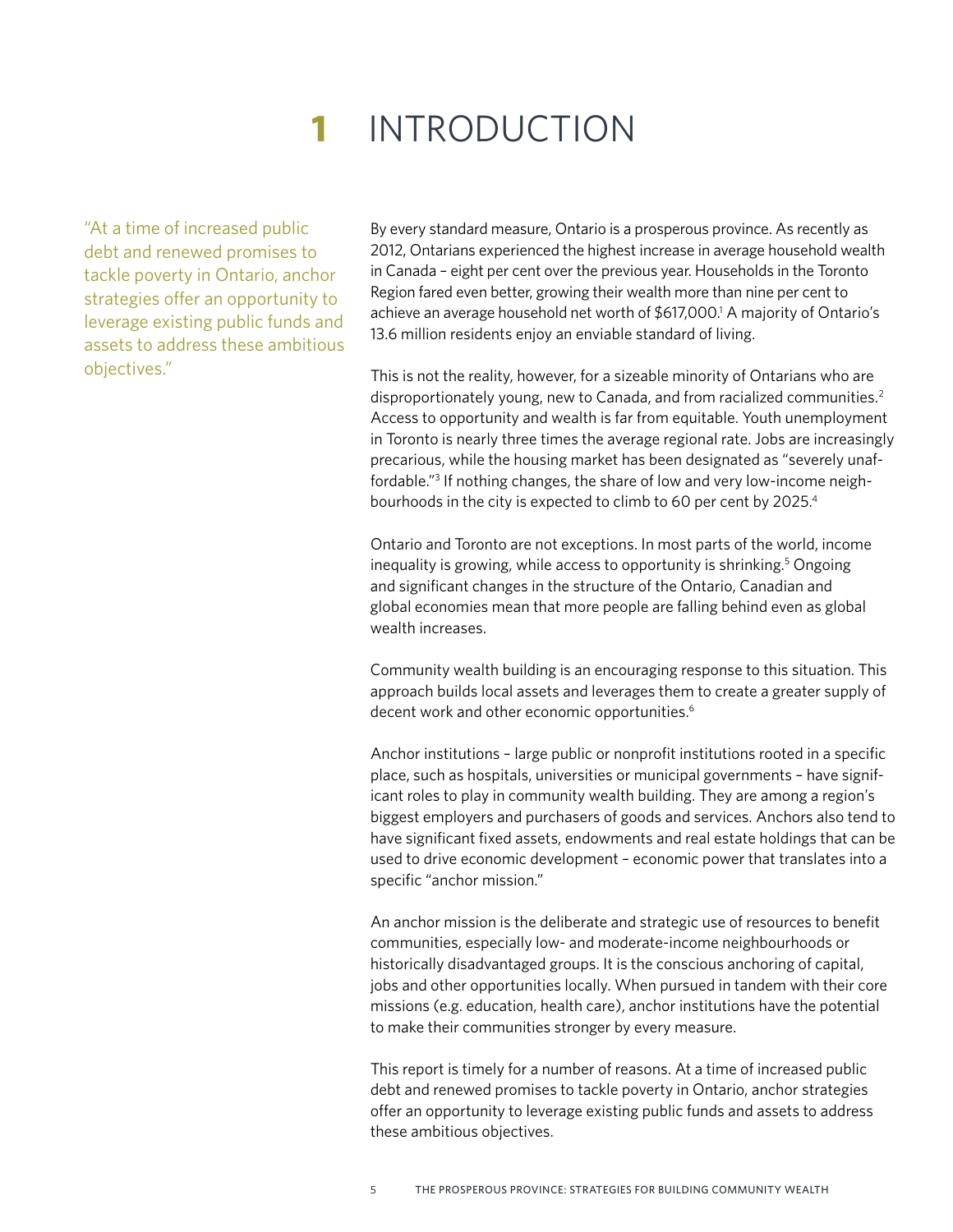This research also supports anchor institutions in the Toronto Region and across Ontario that are considering the community wealth building approach, as well as of those already grappling with challenges arising from their new institutional efforts. Given the number of successful anchor strategies that have emerged in the U.S. over the last decade, the time is right to examine best practices and apply lessons learned to Ontario.

This paper begins by offering a more detailed explanation of anchor institutions and strategies ('anchor mission' and 'anchor strategies' are used interchangeably throughout the report), followed by examples of well-established anchor missions in the U.S. It then looks at the current landscape and economic potential of anchor strategies in Ontario and analyzes five key issue areas and enabling strategies to overcome challenges. The conclusion describes next steps in anchor strategy development in the Toronto Region and Ontario.

While anchors can deploy different community wealth building tactics, much of this paper is focused on the issues and opportunities associated with how and where institutions spend their money. In Ontario, universities and hospitals alone spend \$9.9 billion procuring goods and services annually. Given this scale of spending, it is evident procurement is among the most important levers anchors have to advance community wealth.

Additionally, though communities, social purpose organizations, advocacy groups, foundations, research institutes, private businesses and others all have important roles to play in anchor strategy development, much of the initiative and groundwork must necessarily come from the anchors themselves. For this reason, the report focuses on challenges and opportunities facing anchor institutions.

#### A NOTE ON METHODOLOGY

This research is informed by interviews conducted with 17 senior executives at 13 different organizations, including anchor institutions, foundations, research centres and community organizations in the U.S., Canada and the U.K.

#### **ANCHOR INSTITUTIONS AND ANCHOR MISSIONS: A DEFINITION**

Anchor institutions are large public or nonprofit organizations – such as hospitals, universities or municipal governments – that are rooted in community. An anchor mission is the process of deliberately deploying the institution's long-term, place-based economic power to strengthen a local community, especially neighbourhoods where people facing historic and other barriers to economic opportunity live.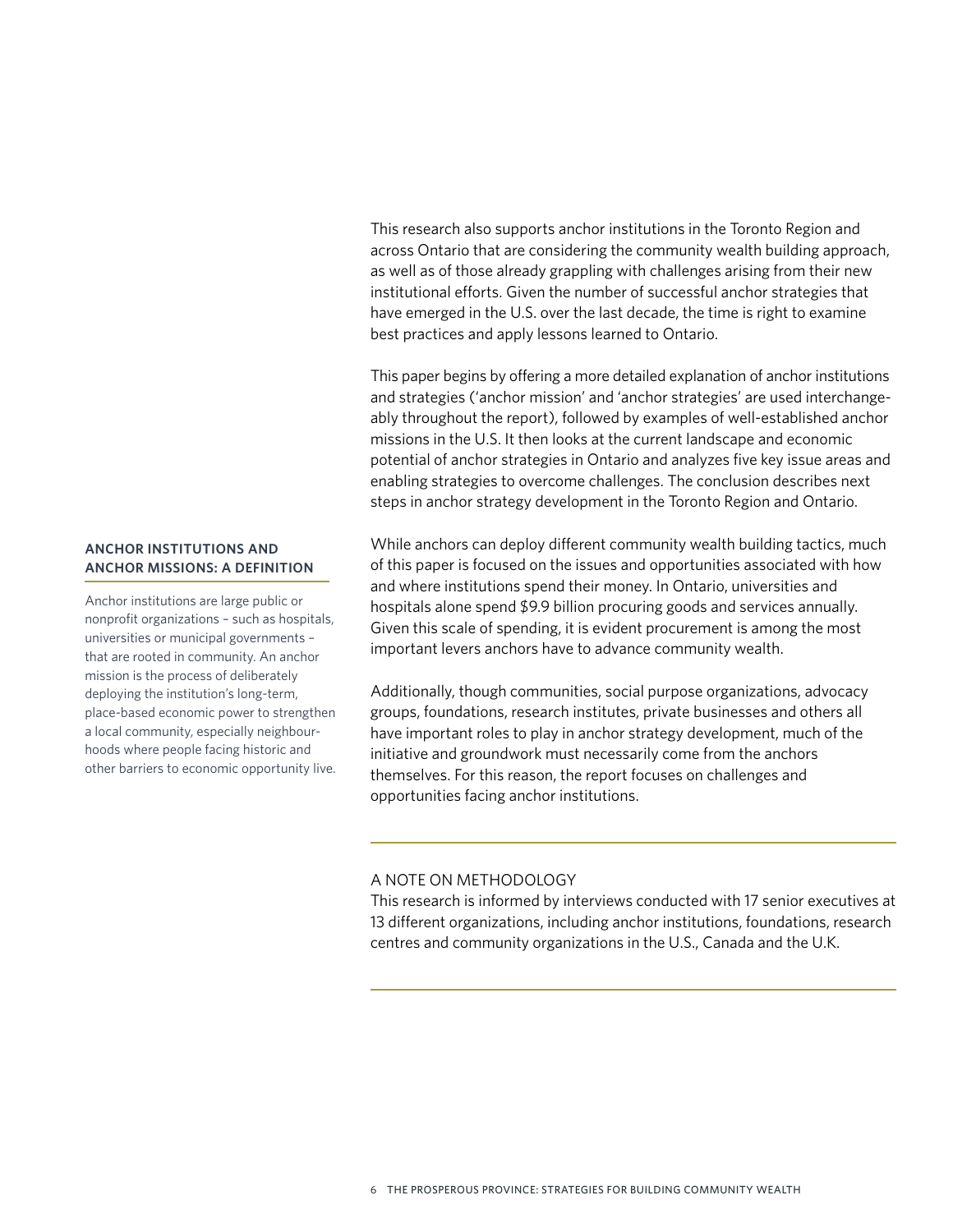# **2** ANCHORING INSTITUTIONS AND ROOTING OPPORTUNITIES

Most large public or nonprofit organizations with significant spending and employment power can be considered anchor institutions. Because such institutions are unlikely to leave their communities in search of opportunity elsewhere, their economic, human and intellectual resources remain rooted or 'anchored' in place.

Hospitals, higher-education institutions and municipal government are some of the most common examples of anchor institutions, but museums, libraries, schools and foundations act as anchors as well.

"Anchor mission building" is the process of deliberately deploying long-term, place-based economic power to strengthen a local community, especially one that is low income or experiencing barriers to economic opportunities. An anchor mission consciously links institutional objectives to the health and wellbeing of surrounding communities.

A number of strategies that leverage institutional assets can be undertaken as part of anchor mission building. Common anchor strategies include:7

- Directing a greater percentage of purchasing power toward local vendors.
- Hiring a greater percentage of the workforce locally.
- Providing workforce training for people needing assistance in the community.
- Incubating the development of new businesses, including social enterprises as well as nonprofits.
- Leveraging real estate development to promote local retail, employer-assisted housing, and community land trusts.
- Using pension and endowment funds to invest in local job creation strategies and to provide community venture capital for nonprofits, entrepreneurs, and employee-owned firms.

Municipal governments can further leverage planning and tax-levying powers as part of their anchor missions. Naturally, as more anchors adopt these strategies, coordinating efforts among anchors and other organizations participating in local economic development offers the potential for greater returns and community benefit.

The idea that anchors should play an active role in community development is not new. However, support for anchor mission building has grown over the last decade in response to challenges brought about by global economic restructuring and the reverberating effects of the 2008 recession.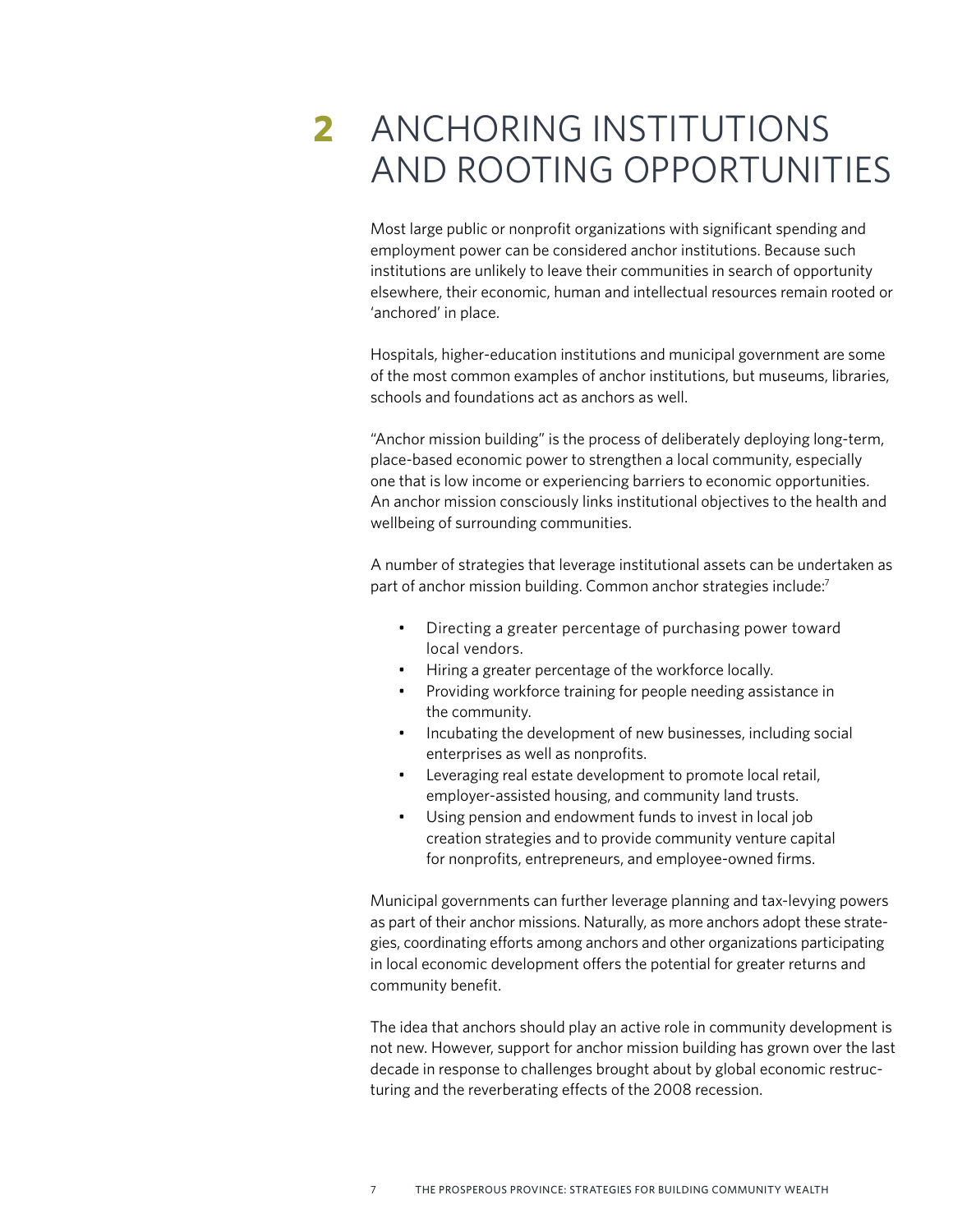These challenges — particularly the increased mobility of capital and labour have left many North American urban centres in a state of decline. Stories of factory closings and entire towns left reeling from sudden massive job losses have been all too common in the recent past.

In contrast, anchor institutions are a source of 'sticky capital'. Unlike corporations, anchors inherently provide increased job security and greater stability for local businesses contracting with them by virtue of being rooted in the community. Accordingly, one of the key issues anchor missions address today is stabilizing communities in the face of growing economic uncertainty and the flight of capital.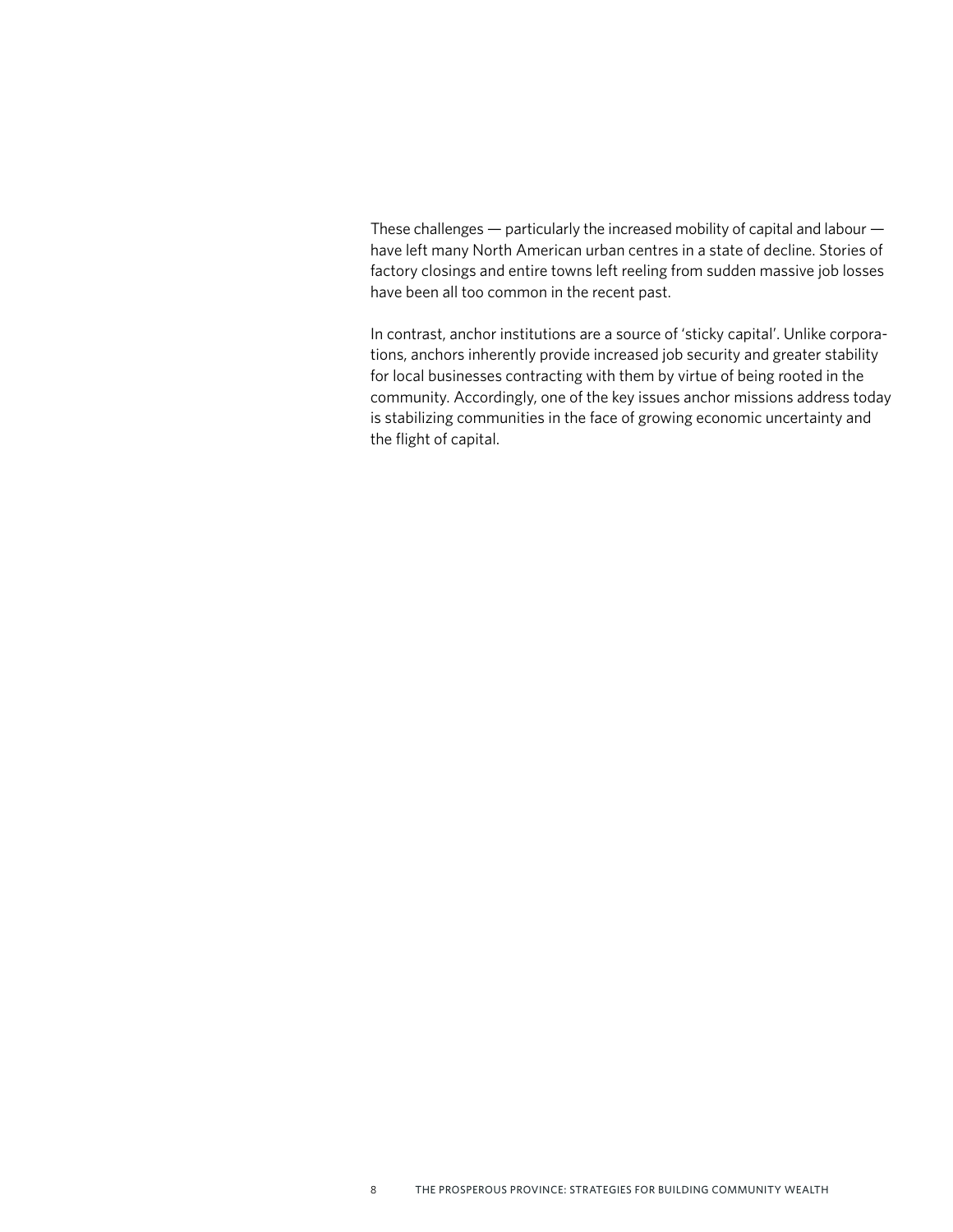# **3** ANCHOR MISSIONS IN ACTION

The past decade has seen an explosion of learning, experimentation and innovation in anchor mission building across the U.S. New strategies are continually being devised and tested, while a number of mature models have tracked outcomes, best practices and lessons for years.

The most successful of these experiments have led anchors to a new way of expressing themselves institutionally, focusing the breadth of their intellectual and business practices to benefit local areas. Three cases illustrate the scope of initiatives underway:

#### **CASE #1: CLEVELAND UNIVERSITY HOSPITALS**

In 2005, University Hospitals (UH) in Cleveland announced its *Vision 2010* strategic growth plan. Working closely with the mayor's office and local building trade unions, UH set out to include as many minority and female-owned businesses as possible in its \$1.2 billion (USD) development. The *Vision 2010* plan also sought to direct as much spending as possible to business based in Cleveland and Northern Ohio and achieve a 'new normal' for purchasing at the institution. UH established clear targets to drive this strategy, for instance, to award 15 per cent of contracts to minority businesses and procure 80 per cent of goods and services from regional firms.

UH achieved and even surpassed three of its four targets through a number of ground-breaking initiatives. First, with the help of the City of Cleveland, UH negotiated a Project Labour Agreement (PLA) requiring 20 per cent of contracted labour to be based in Cleveland. The PLA also recognized the creation of joint ventures between unionized and non-unionized contractors that allowed for greater participation of smaller local business. Second, UH devised a number of strategies to increase local business participation by dividing bids into smaller components and including new procurement rules requiring all purchases of more than \$20,000 (USD) to have at least one bid from a local, minority-owned firm.<sup>8</sup>

Beyond the *Vision 2010* project, UH has continued to use its enormous spending power to fulfil its pledge to drive more jobs and business to the Cleveland area. In 2013, UH extended the timeframe of its medical supplies contract to 10 years and increased its value to \$75 million (USD), with the stipulation that some part of the winning proponent's operations must be moved to Cleveland. The strategy worked, encouraging a Fortune 500 medical supply company to relocate a distribution centre to the area. The new centre will generate upwards of 60 jobs in the coming years.<sup>9</sup>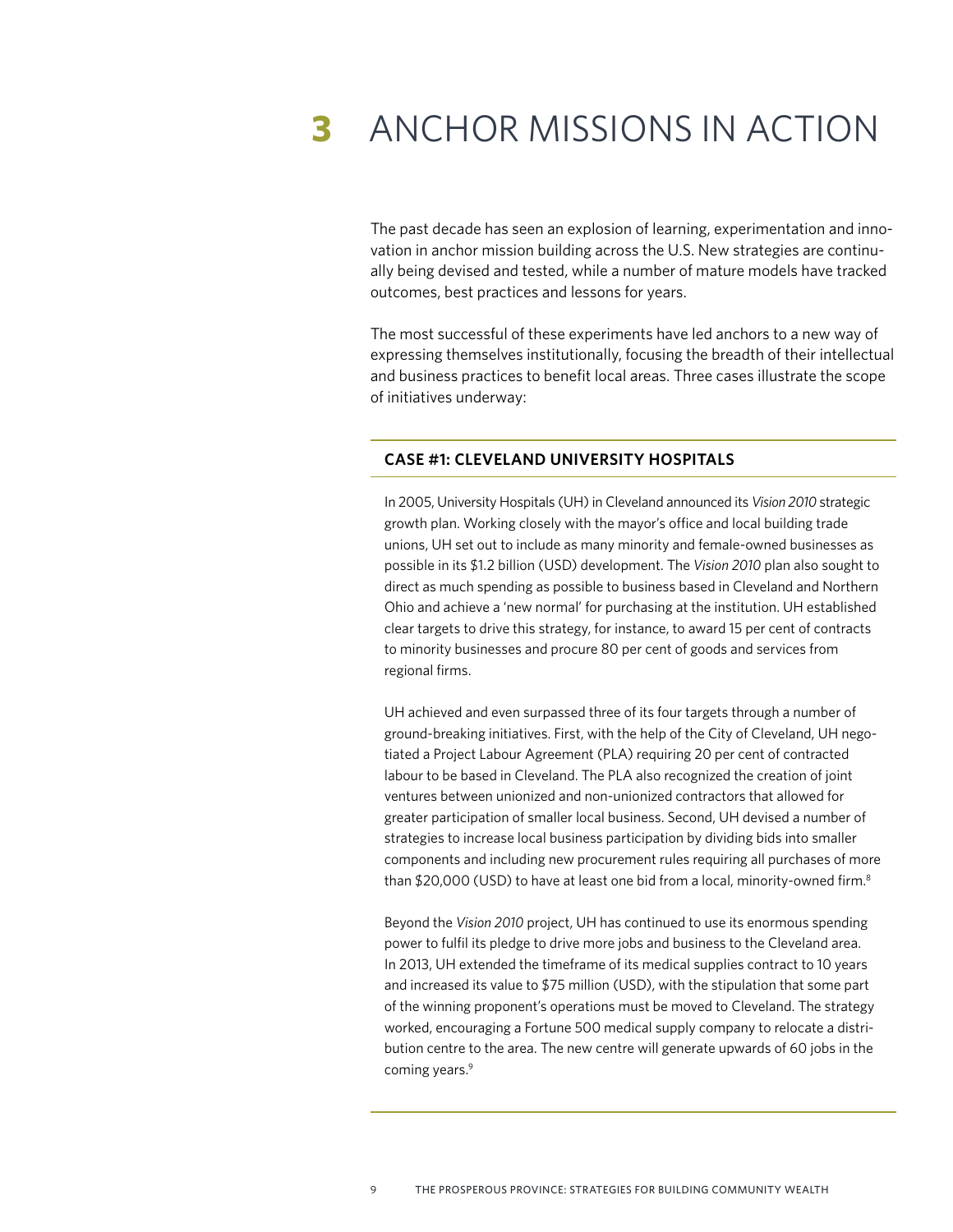#### **CASE #2: MIAMI DADE COLLEGE**

Miami Dade College (MDC) is an early leader in the community wealth building movement and an innovator in demonstrating the potential of anchor strategies. More than twenty years ago, in 1994, the community college launched the Office of Minority and Small Business Enterprise, with the goal of enhancing small, minority and female-owned business access to on-campus procurement contracts.

MDC has adopted a number of measures in support of greater economic inclusivity, including a policy that incentivizes set asides (non-competitive contracts) and mandatory subcontracting of minority and small businesses.10 MDC has also effectively used "reverse tradeshows," in which the procurement department pitches contracts to targeted vendors, instead of the other way around. As a result, minority-owned and small businesses now obtain 20 to 27 per cent of total MDC procurement.<sup>11</sup>

#### **CASE #3: EVERGREEN COOPERATIVES**

The Evergreen Cooperatives Initiative was launched in 2008 in Cleveland's Greater University Circle (GUC) area as a large collaborative project between local foundations, city government, hospitals, universities and other area organizations.

Spearheaded by the Democracy Collaborative, an organization dedicated to advancing community wealth building strategies, it aims to create an economic breakthrough in communities adjacent to the GUC in which more than 25 per cent of the population is unemployed and median income is less than \$18,500 (USD).

The partnership approach has helped achieve greater scale and economic impact. In just a few years, the model has spurred three cooperative businesses, including a laundromat, a solar panel instalment company, and a greenhouse. At their height, the three cooperatives are expected to generate 140 to 150 new jobs, all paying a living wage, with health benefits and an ownership stake.

To ensure the success of the three ventures, the cooperatives have been closely linked to the supply chains of area anchors, many of which have made commitments to purchasing from at least one Evergreen cooperative on a long-term basis. While these large institutional clients have already helped place Evergreen on firmer financial footing, some GUC anchors have required select contractors to also purchase from the co-operatives as a condition of doing business with the anchors. These efforts have contributed to a more diverse, equitable and local supply chain in the Cleveland area.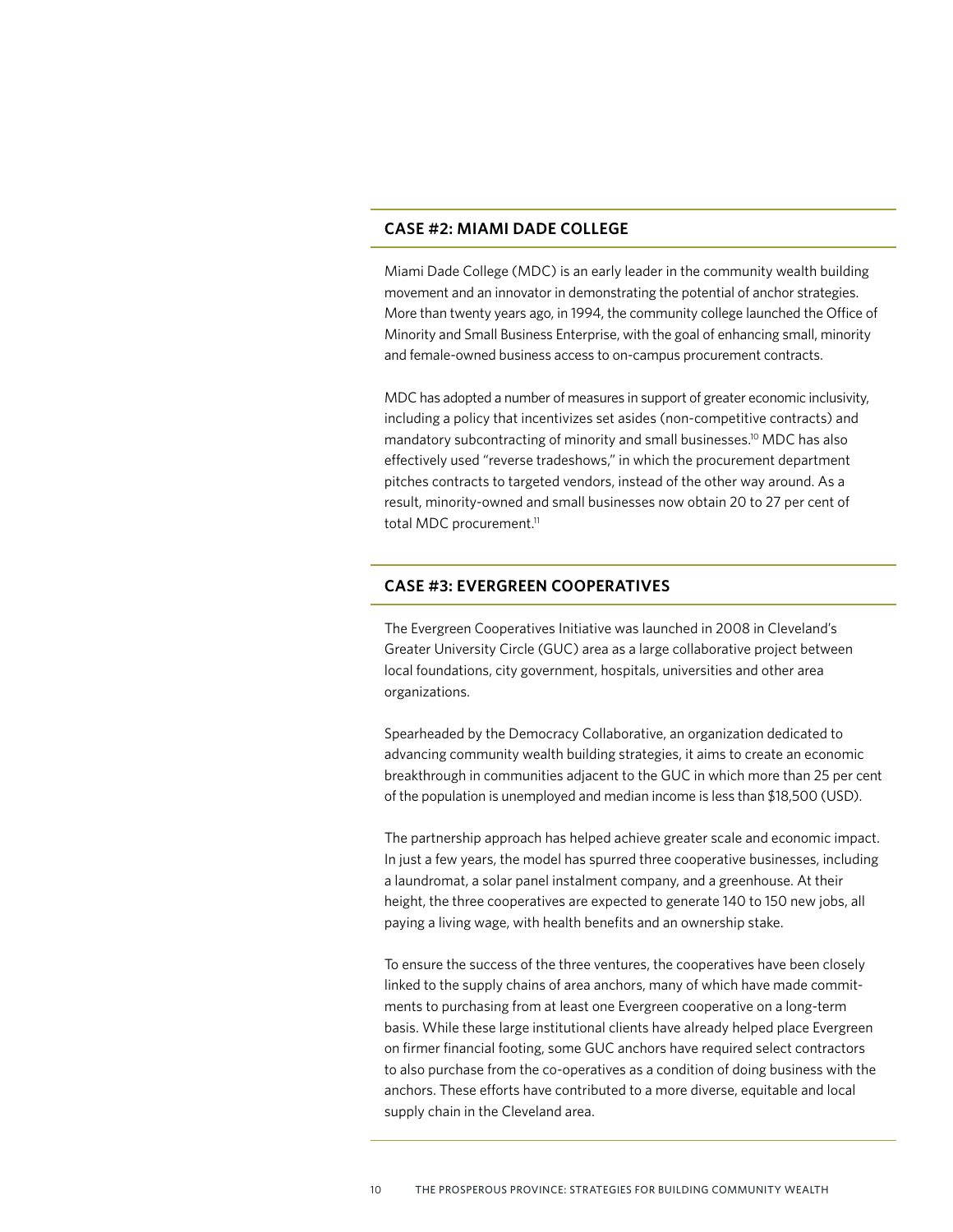"In 2011, universities in Ontario spent \$4.2 billion annually contracting goods and services, including construction, while hospitals spent \$5.7 billion on goods and services alone."

# **4** POTENTIAL OF ANCHOR STRATEGIES IN ONTARIO

Commonly, anchor institutions view themselves as serving a core mission such as furthering education or promoting public health. This mission gives them their identity as well as their purpose. It drives organizational behaviour and decision-making at all levels and is held in tension with budgetary realities.

Often, however, anchors also provide the most significant employment and career opportunities or act as the single biggest purchaser of goods and services in a city or region. As the cases throughout this paper suggest, 'local economic engine' is an identity that many anchors have embraced, especially those in the US. Leading anchors are expanding their priorities to include community wealth building strategies as part of local, sustainable and inclusive economic development.

The potential of such a shift in purpose is clear. In 2011, universities in Ontario spent \$4.2 billion annually contracting goods and services, including construction, while hospitals spent \$5.7 billion on goods and services alone.<sup>12</sup> Toronto's municipal government, meanwhile, spends on average \$1.5 billion annually on procurement.13 Diverting just two per cent of these expenditures to local small business and community development efforts could inject almost \$230 million into local communities.<sup>14</sup>

As an employer, the broader public sector is responsible for 300,000 jobs in health and social services and nearly as many in elementary and secondary schools. Another 133,000 people work at colleges and universities, while the Ontario Public Service and municipal governments together employ 180,000 individuals.15 Combined, these anchors account for roughly 13 per cent of the provincial workforce.16

Importantly, jobs at these institutions tend to offer decent work – greater security and better wages and benefits at a time when employment in Ontario is becoming more precarious. While job precarity has been shown to affect all income levels, people earning lower incomes and working precarious jobs are inherently worse off.17

Greater efforts to bridge those in low-income and historically disadvantaged communities to jobs at anchor institutions could move many people into more secure work and help stabilize households. Such efforts have been successfully undertaken at a number of institutions including University Hospitals in Cleveland, which connects local low-income residents to entry-level positions at the hospital through the *Step Up to UH* program. Besides linking potential candidates to job openings, the program also delivers soft skills training and other customized supports. So far, *Step Up* has achieved a 98 per cent job retention rate and has helped the hospital reduce hiring process time.<sup>18</sup>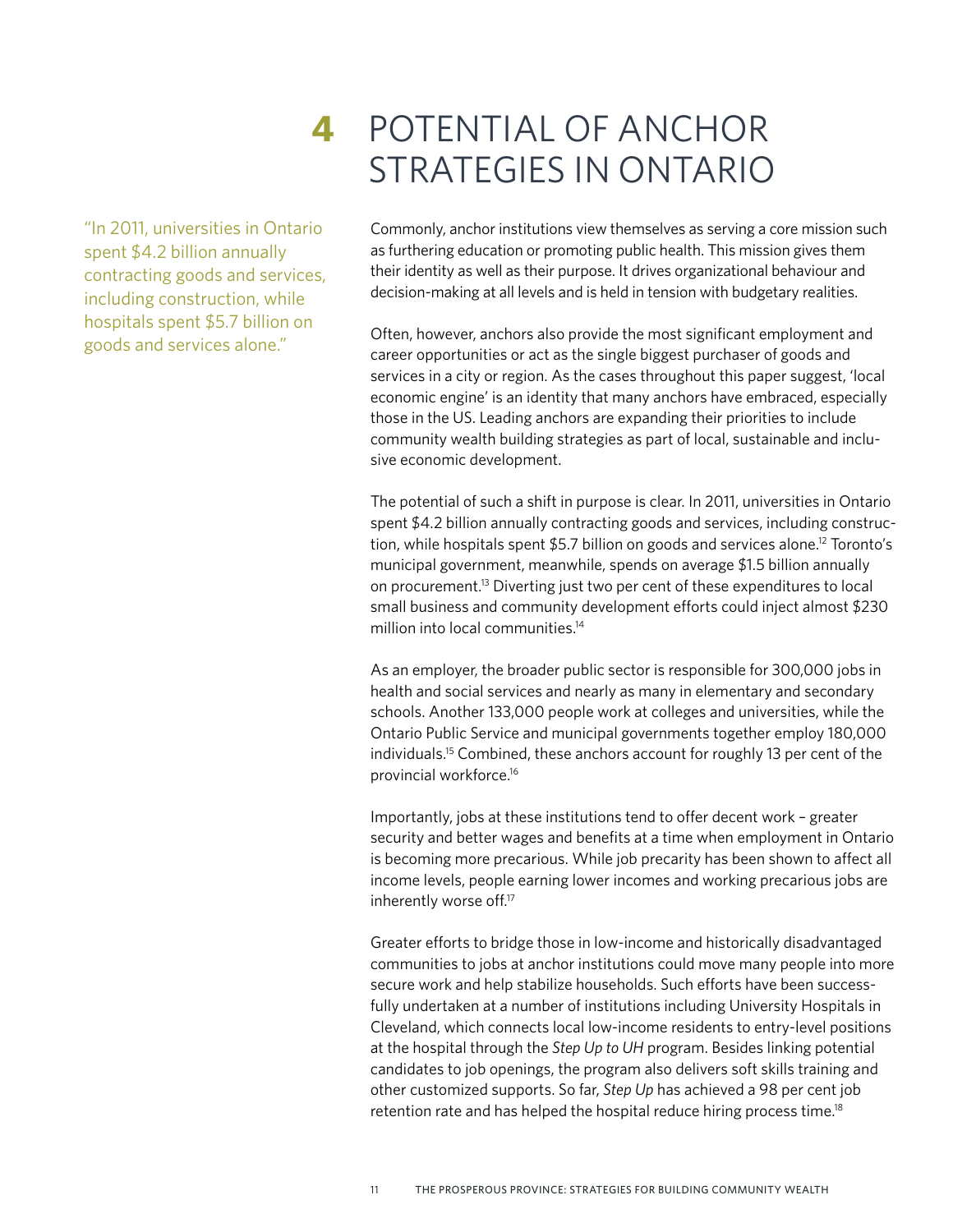As these numbers and examples illustrate, anchor institutions represent a great source of (mostly) untapped capital and human resources for community wealth building. Deliberately directing just a fraction of this vast economic potential to such efforts could dramatically improve the circumstances of many struggling Ontario households.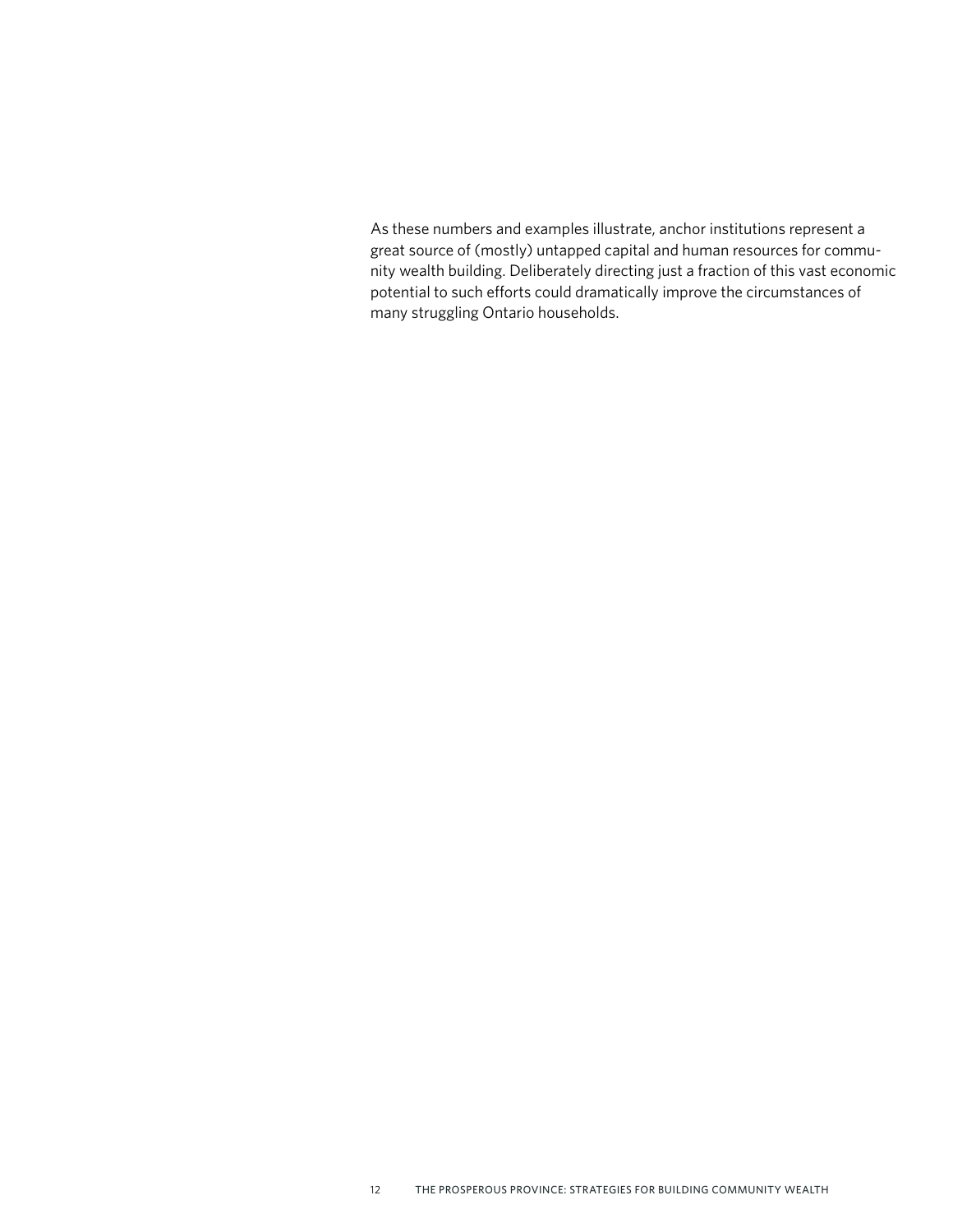# **5** ANCHOR STRATEGIES IN THE TORONTO REGION

The current landscape of anchor strategies in the Toronto Region is marked by experimentation and growing excitement about the potential of this work to have a positive social and economic impact on communities. While this paper takes into account the experiences of only a few institutions with active anchor strategies, our interviews revealed that similar ideas are taking shape at other anchor, advocacy and community organizations.

The cases that follow highlight the diversity in current anchor strategies and their trajectories:

- At Ryerson University, a desire to improve food quality led to a new locally-driven supply chain.
- At the City of Toronto, a series of smaller successes in diversity hiring and procurement set the stage for an innovative social procurement framework and Public Sector Social Procurement Community of Practice.
- At the University of Toronto Scarborough (UTSC) a large redevelopment project presented an opportunity to meaningfully engage the community.

# **CASE STUDY #1: RYERSON UNIVERSITY FOOD SERVICES**

Ryerson University, located in Toronto's urban core near Dundas Square, is home to 40,000 students and more than 2,400 faculty and administrative staff. As a large and growing institution, Ryerson had struggled for a number of years to provide quality food at reasonable prices. On-campus surveys also indicated that staff and students desired better tasting food that is locally and sustainably sourced.

When it came time to launch a new food-management contract, Ryerson seized the opportunity to introduce aggressive targets for local and sustainable sourcing (as defined by the institution), requiring 25 per cent of food delivered in the first year to be locally and sustainably sourced, with this target growing by two per cent each subsequent year of the contract. Though the targets were perceived as somewhat of a risk to attracting qualified proponents, the response from food-management groups was strong, with all major groups placing bids.

Over the past year, Compass, which won the contract, has worked closely with Ryerson to achieve the set objectives. This has led to a number of changes at Compass, including extended payment cycles and quality approvals processes, to make it easier to work with smaller vendors. By essentially outsourcing its local procurement objectives to Compass, Ryerson is creatively bypassing a number of regulatory and operational issues to the private firm, which operates outside the

"We've been able to meet the targets we set on local and sustainable sourcing, and seen some really early and great impacts. 'Mom and Pop' producers are able to deliver what we need, while we're able to put them on financially sustainable footing."

— JULIA HANIGSBURG, former Vice-President of Administration and Finance, Ryerson University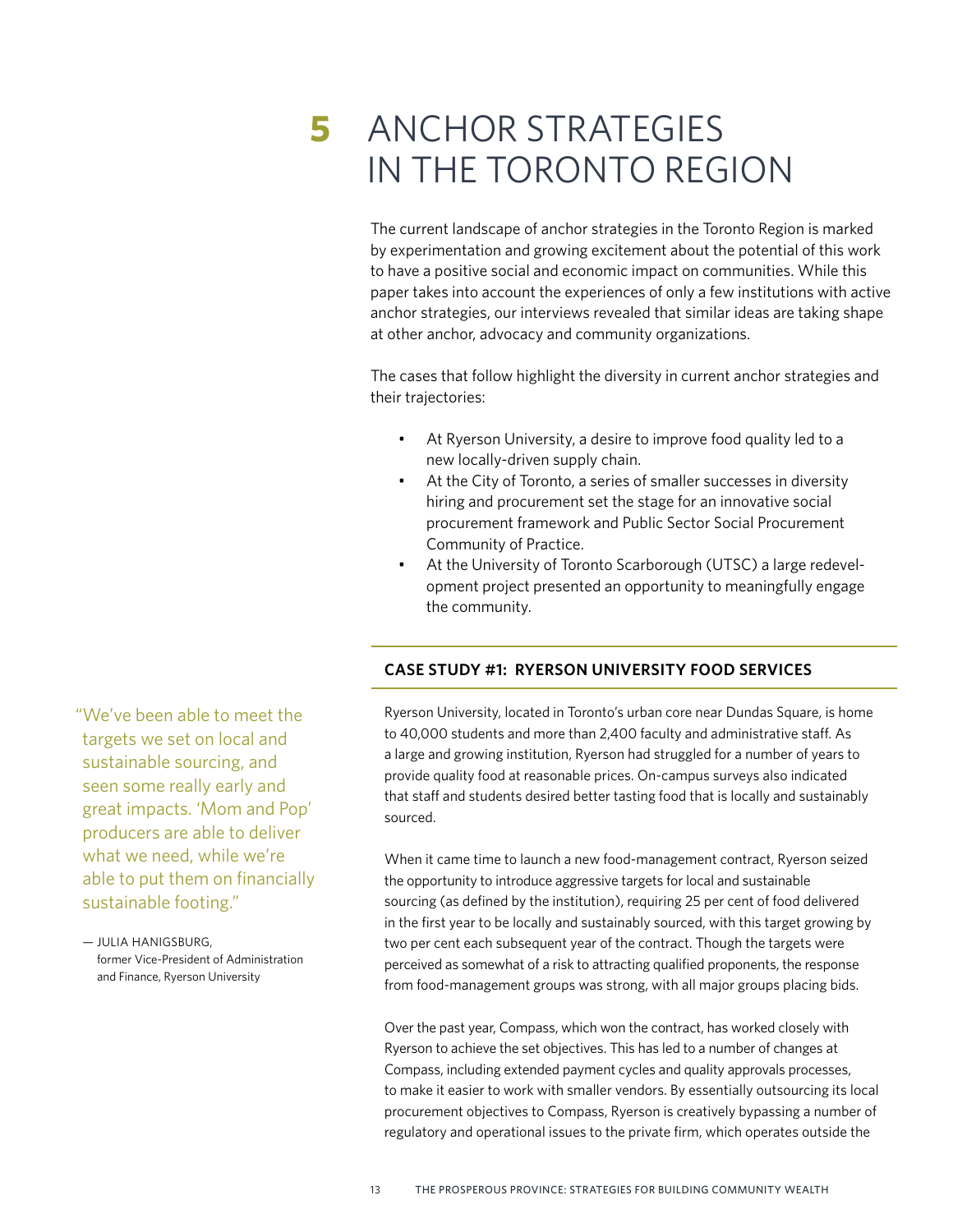confines of broader public sector procurement rules. For Compass, it also means new business from a large institution and a chance to develop a competitive advantage over similar service providers.

## **CASE STUDY # 2: CITY OF TORONTO**

"For government, effective procurement should also be measured by social, environmental, and other benefits to the community. Balancing price with these qualitative dimensions is at the head of effective bestvalue procurement in the public sector. In other words, procurement practices are an important way of putting a government's policies and priorities in actions."19

— THE HONOURABLE MADAM JUSTICE DENISE E. BELLAMY, Ontario Superior Court Judge

From Fair Wage in 1893 to No Sweatshops in 2006, the City of Toronto has pursued social development goals through procurement at numerous times throughout its history. Most recently, with impetus given by council's commitment to diversity and a series of smaller local hiring and purchasing initiatives, the City is building a Social Procurement Framework to "expand traditional understanding of 'best value' for public spending to include the generation of positive social benefits."20 City Council approved the action in May 2013 and has included the Framework as a key development in its 2013-2018 Strategic Action document.<sup>21</sup>

Through the Social Procurement Framework, Toronto will seek to add more small, minority-owned and social enterprises to its vendors list and increase access to economic opportunities for underemployed and unemployed residents in disadvantaged communities. To that end, the City recently became the first government member of both the Canadian Aboriginal and Minority Supplier Council and Women Business Enterprises Canada.22 Eight pilot projects are underway as part of the new framework. They will inform a final version of the policy to be introduced for Council's approval in 2015.

In addition, the City has partnered with the Atkinson Foundation to co-host a Toronto-based "community of practice" for public sector social procurement. The group brings together leaders from municipal and provincial government, post-secondary institutions and transportation organizations to identify key challenges, share ideas and find solutions for implementing social procurement. Together, these institutions are examining how their spending power can help the city, and how a broader anchor mission can work in their respective fields.

As it undertakes this significant policy change in procurement, the city is also experimenting with other tools to bring economic opportunity to struggling communities. One such tool is the Imagination Manufacturing Innovation Technology (IMIT) tax-deferral program for land development, which supports new building expansion in targeted areas of the city. The idea to leverage IMIT originated from the Woodbine Live! development in 2007, in which a community coalition won hiring and training benefits from the developer receiving IMIT assistance.

Though the 2008 recession put a stop to the Woodbine development, the idea of connecting underemployed and unemployed residents to emerging opportunities through the program stuck. So far, the initiative has engaged with 15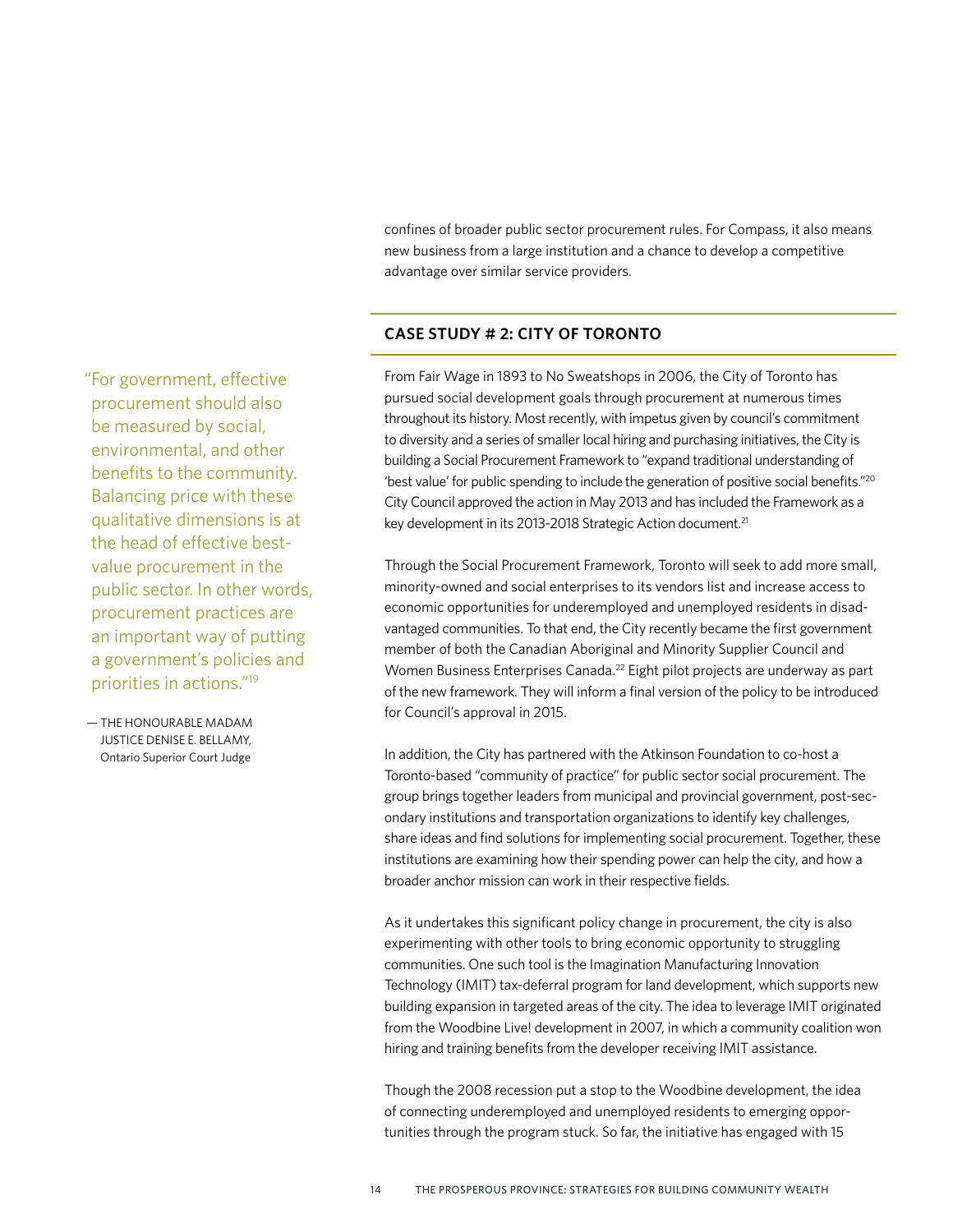employers and has achieved high-profile success through the Ripley's Aquarium development, in which 10 per cent of the workforce has been hired from priority neighbourhoods.

# **CASE STUDY #3: UNIVERSITY OF TORONTO SCARBOROUGH**

University of Toronto Scarborough (UTSC) Master Plan infrastructure initiative seeks to make UTSC the intellectual, cultural and employment hub of the region through increased community participation in the development process.

Indeed, with construction alone projected to create 2,500 full-time equivalent jobs with salaries of nearly \$228 million from 2012 to 2019, the potential economic benefits for local residents - who on average experience greater unemployment than other GTA residents - are significant.<sup>23</sup>

The Master Plan's community-building focus has led to a number of anchor strategies at UTSC:

- In new buildings, which are not subject to existing contracts with food service providers, the university first offers smaller vendors a chance to set up shop. The vendors then hire from the local community and student body.
- UTSC has also introduced the Hammerheads program, an initiative that gives at-risk youth a 16-week intensive experience in construction and trades with a guaranteed job placement upon graduation. Though only recently launched, the University's experience has been so positive that UTSC is exploring having Hammerheads become a contractual requirement for all future construction projects.
- Together with the East Scarborough Storefront (The Storefront), a community organization that UTSC has partnered with on various training and learning programs, the university is taking steps towards a workforce development program that will connect local residents with skills and interest in construction, with job opportunities at UTSC. A database of local residents with construction experience is being developed as a first step.

While these examples present promising developments, a myriad of legal, cultural and financial challenges stand in the way of scaling initiatives and securing gains. Furthermore, as early adopters of anchor strategies, these and other institutions are working in a mostly ad hoc and isolated manner,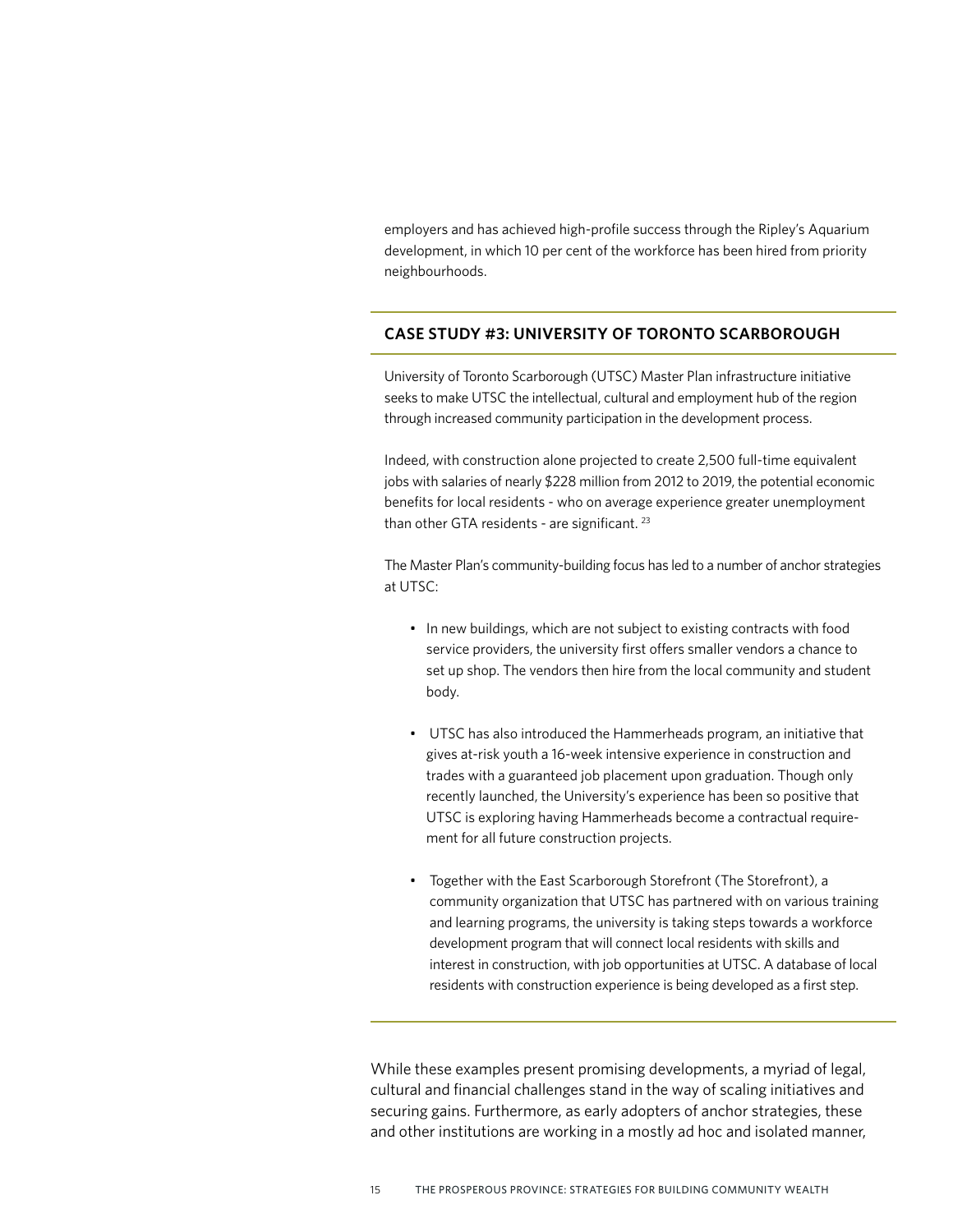resulting in missed opportunities. Given these challenges and the growing level of interest in anchor strategies, the time is now right to bring more focus to anchor mission building in Toronto and Ontario.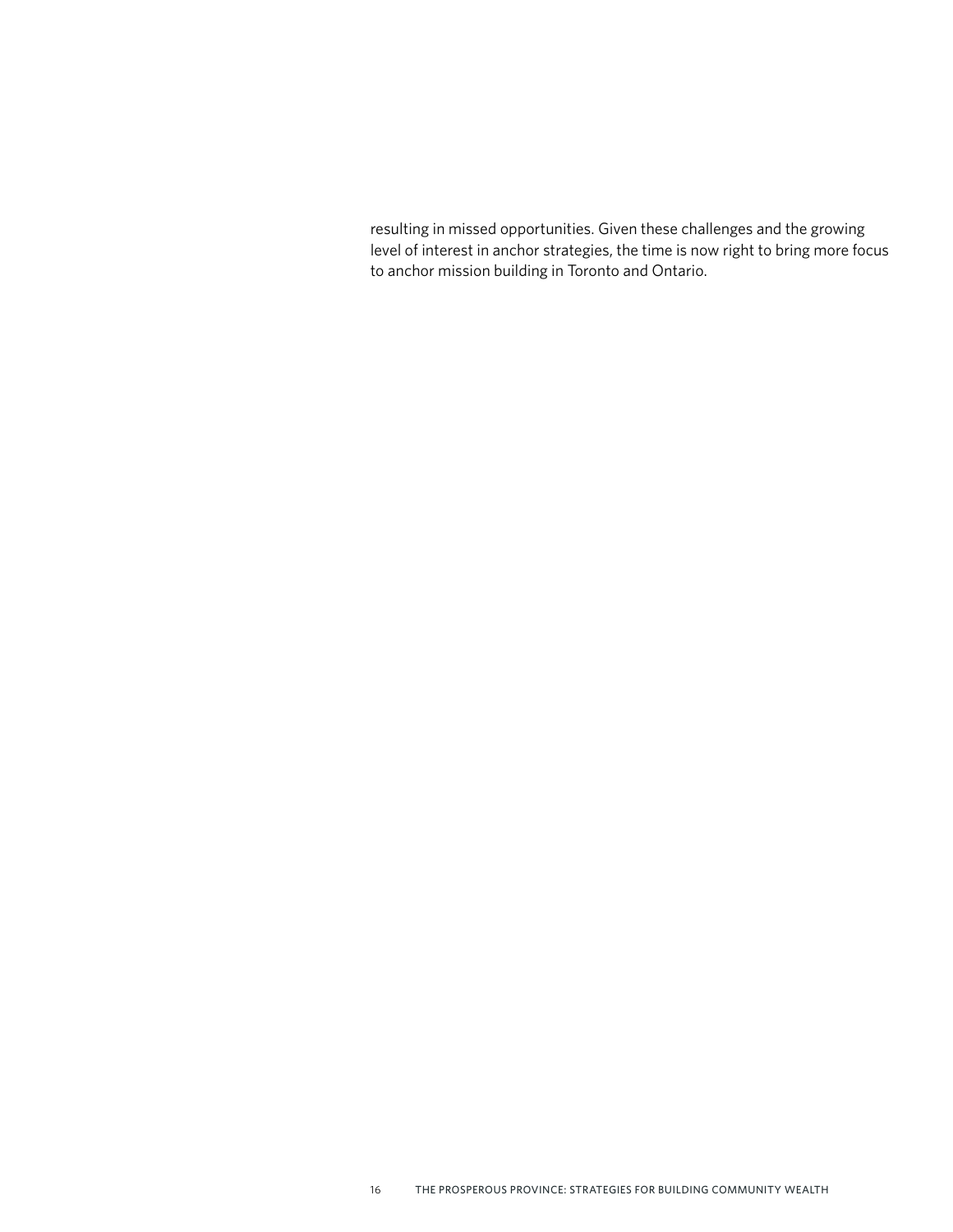# **6** CHALLENGES AND INSIGHTS

"We're at a time of increasing urbanization with more stress on cities and states, and anchors are starting to recognize that helping to address urban challenges and opportunities can also support their core mission."

#### — DEREK DOUGLAS,

VP for Civic Engagement, University of Chicago

Anchors face many real and perceived challenges in anchor mission building. This section focuses on five major issue areas – culture change, the legal context, community and business capacity and access, the role of evidence and greater system tensions – and offers insights to support strategic decision making and overcome obstacles.

#### **1. CULTURE CHANGE**

#### ISSUE

The first challenge anchor institutions face in developing anchor strategies is thinking of themselves as such. As a number of our interviewees pointed out, most institutions see themselves predominantly in terms of the main benefit they deliver to society, such as education or health care, and not as engines of local economic development. Taking on this new identity and accepting the role and related responsibilities is the first important shift in mindset for key leaders.

Once the idea of an anchor mission is planted, institutions face the challenge of determining its fit within existing institutional priorities, including achieving greater cost-savings and delivering efficient services at the lowest possible risk. While anchor strategies are not necessarily at odds with these priorities, they are likely to have repercussions that might increase both risk and cost in the short term.

This leads to further questions about the perceived financial and administrative burdens posed by the new strategies, which should not be understated but are often misunderstood. The notion that new strategies might make the anchor or region less competitive is a common fear. For example, institutions might worry that new objectives or targets could attract fewer qualified suppliers, lead to cost pressures or reduce quality.

#### INSIGHTS FROM EXPERIENCE

- **Senior leadership and champions are essential to success:** Trying to change long-standing practices and perspectives in a large, risk-averse bureaucracy raises challenges and resistance. Engaged senior leaders are needed to push through procedural and cultural barriers.
- **Seize early opportunities for anchor mission building:** It is much easier to develop an anchor mission at the start of a process than to reverseengineer it later. Big redevelopments, such as those undertaken by UTSC, or new vendor contracts offer windows to embed anchor missions and institutionalize new practice.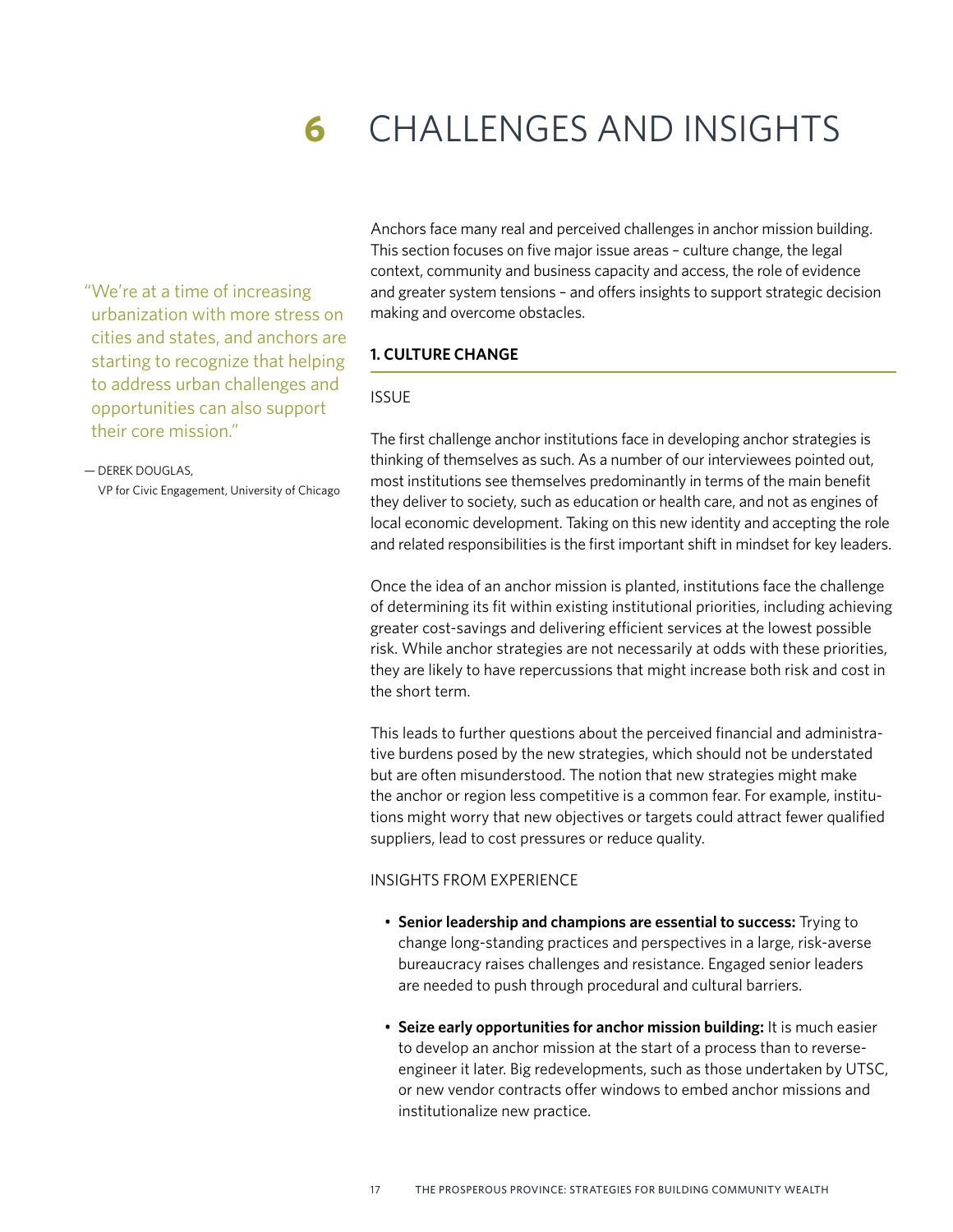- **Develop a business case for new strategies:** A recent publication by the Anchor Institution Task Force in the U.S. confirmed that anchors must realize returns on their investments in order to sustain regeneration efforts.<sup>24</sup> Our interviewees also highlighted the importance of engaging the business interests of anchors in order to achieve buy-in from leadership.
- **Help draw a direct connection between institutional and community priorities:** Establishing a link between employment and health outcomes helped University Hospitals entrench its anchor mission. The idea that people with stable jobs are healthier and take better care of themselves, which eventually leads to less need for acute care and chronic disease treatment, helped the institution see the importance of investing in the local community.
- **Start small and build on proven concepts:** Not every institution will have a multi-million-dollar redevelopment around which to build an anchor mission. Slowly collecting evidence of what works and then using it as leverage to move to bigger things was a strategy that helped the City of Toronto not only learn from its past experiments in social procurement, but also to move the idea across the organization.
- **Set targets:** Targets can be highly effective in galvanizing support around an anchor strategy. Over the course of its \$1.2 billion (USD) expansion from 2005 to 2010, University Hospitals set highly visible targets (including having 80 per cent of contracts awarded to local suppliers), which helped promote the strategy, focus efforts to achieve goals and eventually helped institutionalize new ways of conducting business.

While setting targets is often useful, one of our interviewees also pointed out that it is equally important to consider the intangible measures of success, such as changing institutional mindsets, around which targets cannot be easily built.

### **2. THE LEGAL CONTEXT**

#### ISSUE

Procurement is one of the most important tools anchors have to support local economies. Social procurement strategies - those that create social and economic value by supporting historically disadvantaged communities or small businesses, for example - can have far-reaching benefits including lower unemployment and greater innovation.

In Ontario, public procurement exists within a well-established operating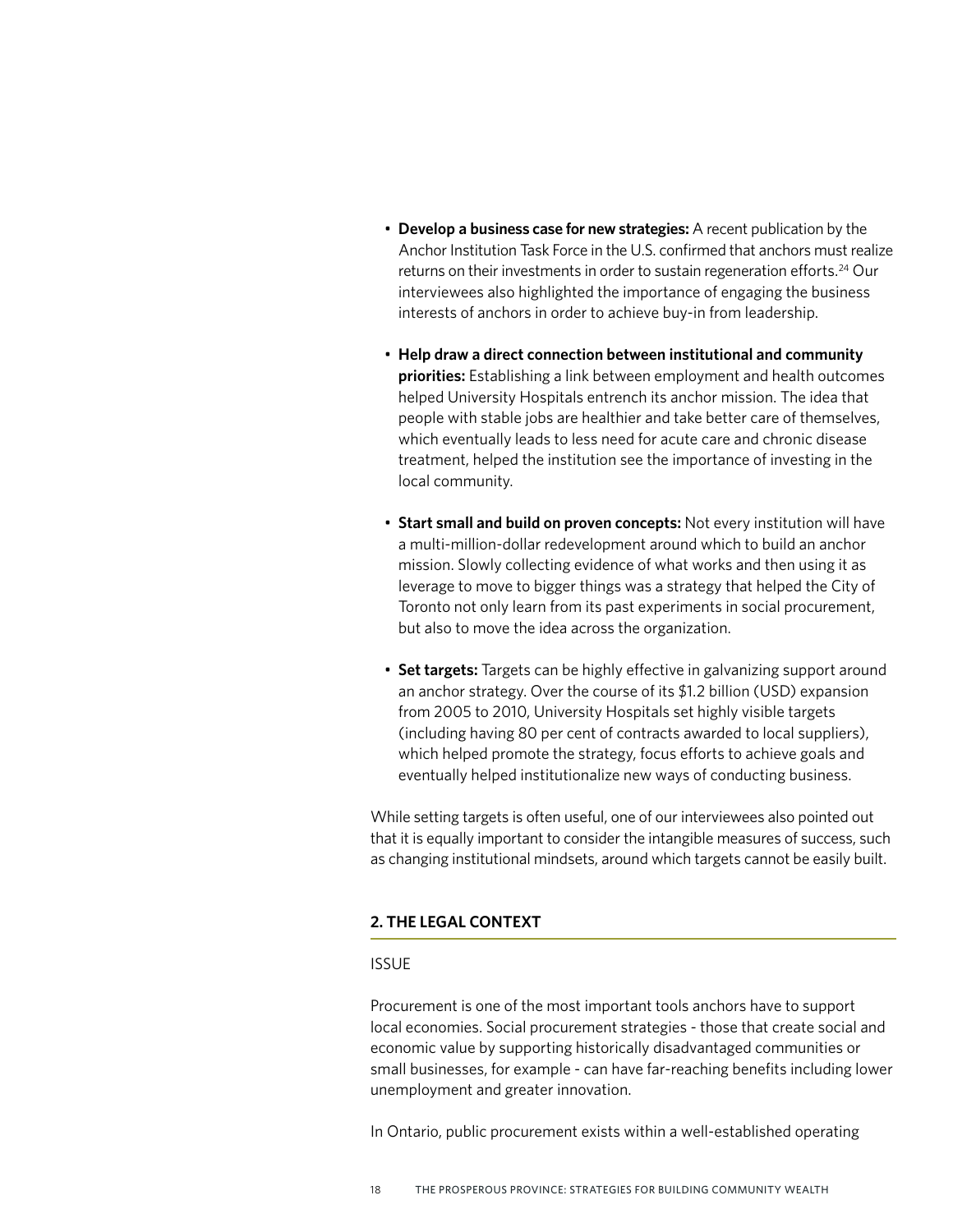system, which at its core is driven by low bid outcomes, transparency, efficiency, and fairness. These key principles are enshrined in international trade treaties and cascade down to regional agreements and the broader public sector. A number of statutes and codes also protect the rights of individuals and business against discrimination in commercial transactions. For this reason, introducing social procurement criteria within the existing operating system can lead to a disproportionate level of complexity and risk in contracting, given that such criteria must be defensible from a public policy and legal perspective.

But there are options, and some legal issues are less problematic than they appear. Anchors have plenty of room - particularly with contracts under a certain dollar threshold, as set out by trade treaties - to experiment with social procurement while still achieving efficiency and fairness.

#### INTERNATIONAL TRADE AGREEMENTS

Canada's various international trade agreements require that public tenders be administered through a fair and transparent process and prohibit favouring the products or services of one region over another.<sup>25</sup>

These principles are consistent with how municipalities and the broader public sector already treat business - existing tendering processes are designed to be fair, competitive and transparent. However, "because of various exemptions and exceptions that remove municipalities from the coverage of those agreements in many circumstances,"<sup>26</sup> municipalities are able to depart from these principles without incurring penalties. The same goes for provincial government and broader public sector procurement. More importantly, because there are no enforcement mechanisms that apply to municipal or provincial procurement within international trade agreements, the agreements are considered more policy instruments than hard laws at the sub-federal level.

In other words, Canada's current international trade framework does not strictly forbid sub-federal entities from favouring local suppliers. This could all quickly change however with the introduction of the Comprehensive Economic Trade Agreement with the EU, which would, for the first time, bind municipal and provincial government to requirements set out in an international trade agreement.

#### BROADER PUBLIC SECTOR PROCUREMENT DIRECTIVE

In Ontario, healthcare and higher-education organizations are further subject to the Broader Public Sector (BPS) Procurement Directive, which sets out rules and responsibilities for buying within these institutions. The BPS procurement directive itself is bound by two internal trade agreements: the Agreement on Internal Trade (AIT) 27 and the Ontario-Quebec Trade and Cooperation Agreement.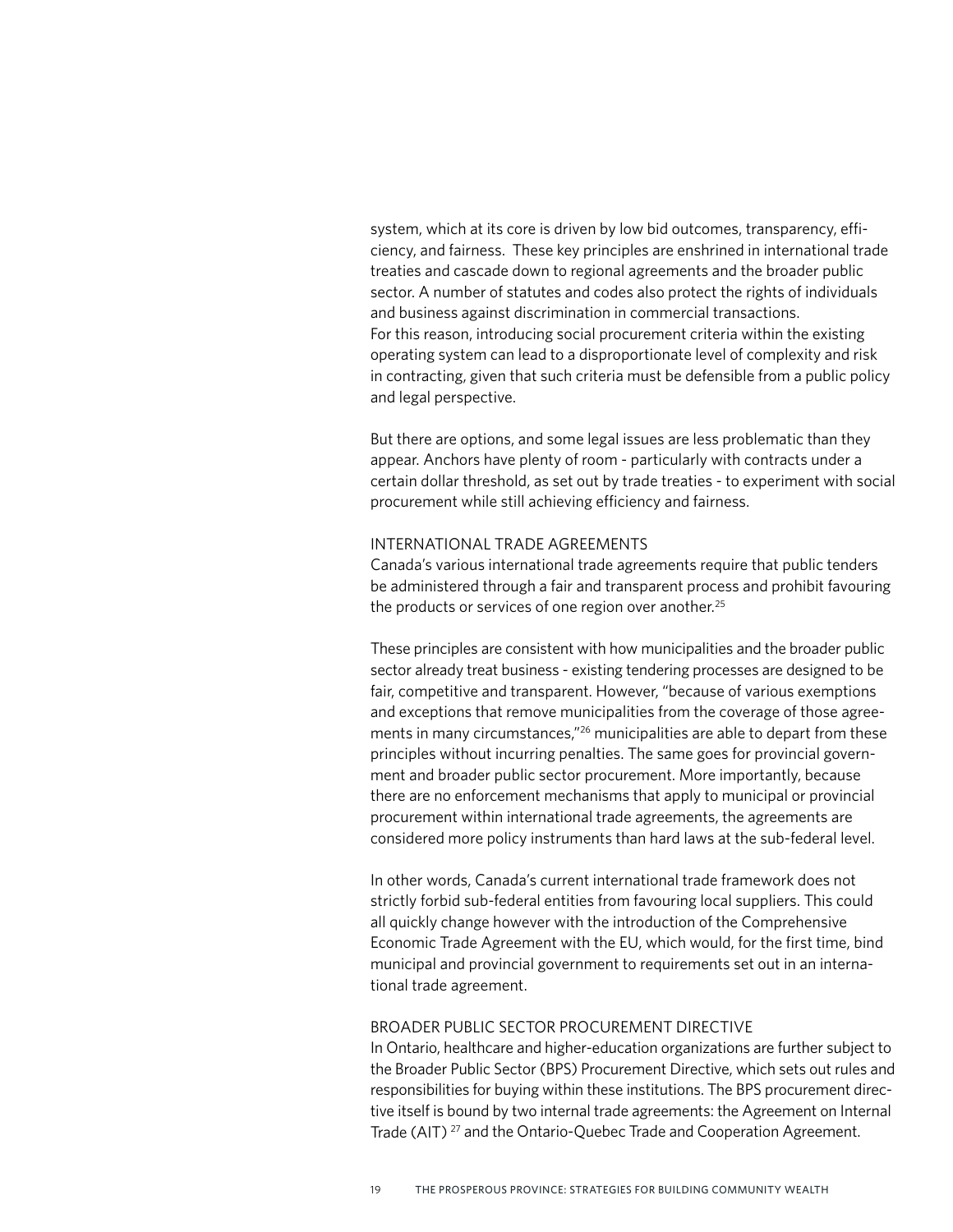"It's not for the faint of heart. But if you're successful the payoffs are enormous."

— TED HOWARD, Democracy Collaborative Though the agreements require equal access to public sector purchasing, this is mandatory only for goods and services contracts of more than \$100,000.<sup>28</sup>

In reality, the bigger challenge to more inclusive procurement posed by the BPS directive is its focus on cost-savings and efficiency. Currently, mandatory criteria relating to proponent selection state that "maximum justifiable weighting must be allocated to the price/cost component of the evaluation criteria."<sup>29</sup> This requirement gives larger suppliers with economies of scale an advantage over smaller businesses. It also significantly limits the extent to which anchors in Ontario are able to re-imagine their supply chains as tools for social development.

#### ONTARIO HUMAN RIGHTS CODE

Though some interviewees expressed an interest in targeting more minorityor female- owned enterprises, they felt the objective would run contrary to Canadian values (enshrined in the *Human Rights Code* and the *Charter of Rights and Freedoms*) and were uncertain of the legal framework that would uphold such efforts. The *Ontario Human Rights Code* protects equal rights and opportunities and prohibits discrimination in, among other things, employment and contracting based on age, gender, race or creed.

However, Section 14.1 of the *Human Rights Code* permits the implementation of 'special programs' designed to relieve hardship of historically disadvantaged groups. Several organizations exist to support this purpose, including the Canadian Aboriginal and Minority Supplier Council (CAMSC), which certifies and helps businesses connect with opportunities in the Canadian market. The City of Toronto has recently become one of the first public sector CAMSC members as it moves forward with its social procurement framework.<sup>30</sup>

#### ONTARIO DISCRIMINATORY BUSINESS PRACTICES ACT

The *Ontario Discriminatory Business Practices Act* also protects individuals from discrimination, specifically in commercial activity. Unlike the Human Rights Code, it also cites discrimination based on geographic location and contains no provisions for 'special programs.'

Given extremely limited case law and vague wording concerning its applicability to "governmental agenc[ies]" - which may or may not include institutions such as hospitals and universities - the Act is considered a "genuine legal grey area<sup>"31</sup> and has raised many, mostly unfounded, concerns within Ontario's broader public sector.

In the very few cases the Act has been invoked since its enactment in 1978, none have been related to procurement. According to the Ontario Ministry of Government and Consumer Services, the ministry responsible for enforcing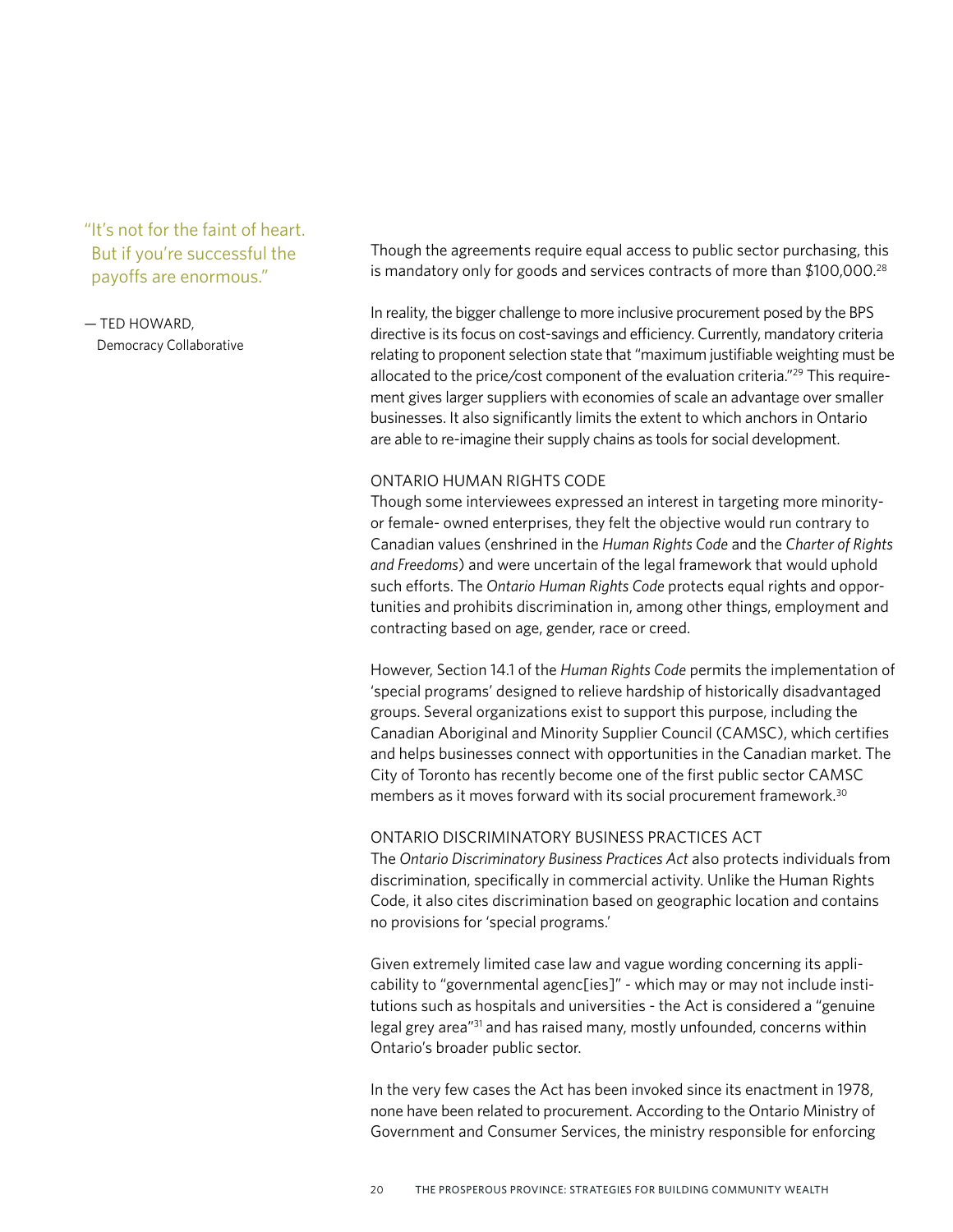the Act, the intent of the legislation is to protect fundamental human rights in accessing goods and services without discrimination, rather than to oversee and safeguard current procurement practices.

Though the lack of clarity and precedent have made the *Ontario Discriminatory Business Practices Act* the source of much anxiety, in practice, introducing social procurement criteria appears unlikely to contravene the Act.

### INSIGHTS FROM EXPERIENCE

• **Understand where the misconceptions lie and choose the path of least resistance:** Though trade agreements are frequently cited as barriers to increased local buying, a considerable amount of leeway does exist. The AIT (with which the BPS directive is in accordance) only prohibits local preference for contracts above \$100,000 for goods and services or \$250,000 for construction. It also contains a number of exemptions that could be leveraged to award larger contracts to local suppliers.<sup>32</sup> Specifically, exemptions exist around "affirmative action programs for disadvantaged groups," "regional economic development" and "protection of the environment."33

Justifying social criteria, which are outside of the existing public procurement operating system, can be onerous for both the institution and prospective suppliers (especially smaller ones), leading to delays and blown budgets. Instead, introducing social criteria to contracts under the set thresholds is an effective and efficient way of achieving social objectives without adding more complexity to existing procurement processes.

- **Consider 'local knowledge' criteria:** Requiring 'local knowledge' for a specific project can be a justifiable way to target more local firms, because it does not preclude those outside the local area from bidding on contracts. This approach has been used by several jurisdictions in Canada, both successfully and unsuccessfully. Anchors should carefully consider the criteria - it must be a legitimate and defensible operational requirement - to avoid accusations of veiling local preferences.
- **Develop tools to guide procurement efforts:** Cheshire West and Chester Council in the UK commissioned the Centre for Local Economic Strategies (an independent research body) to develop a framework that would encourage procurement officers to buy locally by helping them navigate perceived legal barriers and opportunities to increase local spend. The framework also helps to reposition thinking of procurement from a purely transactional activity to one that aims to increase social and economic benefit.34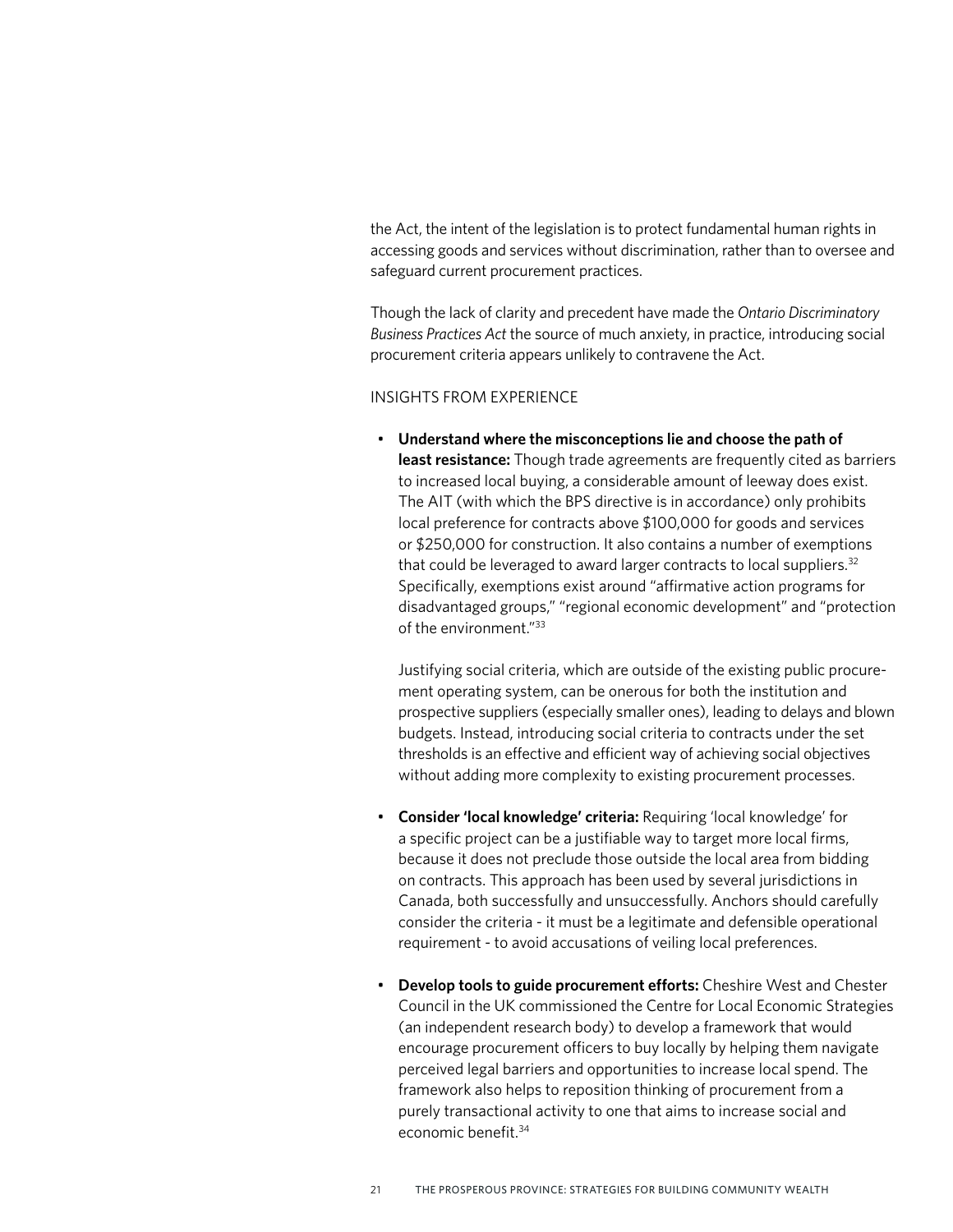"As a starting point in Ontario, the provincial government could convene anchors, community organizations and other relevant parties to launch a dialogue about unlocking the potential of anchor strategies in the province. "

- **Work with large suppliers to achieve your goals:** The Ryerson University case (see page 13) illustrates how institutions can creatively bypass local preference issues by requiring the large suppliers they contract to engage with smaller, more local or diverse suppliers. Requiring 'local knowledge' can also encourage larger, non-local suppliers to partner with smaller firms in the community. Because of the contract size, large suppliers have a clear financial incentive to adapt their existing business practices to keep or obtain new business.
- **Demand greater clarity of the Ontario Discriminatory Business Practices Act**: Even though the legislation presents relatively little risk to anchors pursuing social procurement, no institution wants to be the test case in an ill-defined legal context. Anchors should demand the Ministry of Government and Consumer Services provide more clarity regarding the intent of the Act, or obtain an advanced judicial interpretation if necessary.<sup>35</sup>
- **Use 'local' as a tiebreaker:** A number of municipal governments, including the City of Ottawa, use the local criterion as a tiebreaker between two otherwise equal bids.<sup>36</sup> This small step can help socialize the idea, expose the anchor to more local business and foster other experiments.
- **Advocate for more government leadership:** Leadership and support from the government signifies a commitment to a new way of thinking and can free anchors to take more innovative procurement approaches. In other jurisdictions, governments have established clear policies that promote social procurement and community engagement.

For example, companies that do business with the U.S. federal government must meet supplier diversity requirements for sub-contracting to small and minority-owned business. In the City of London (U.K.), the City Procurement Project provides access to local supplier databases and guidance through in-person meetings and published toolkits. Britain's Social Value Act, though lacking clear definitions or infrastructure for social procurement, nevertheless provides objectives enshrined in legislation that procurement departments can use to facilitate the introduction of social objectives into their processes.

As a starting point in Ontario, the provincial government could convene anchors, community organizations and other relevant parties to launch a dialogue about unlocking the potential of anchor strategies in the province.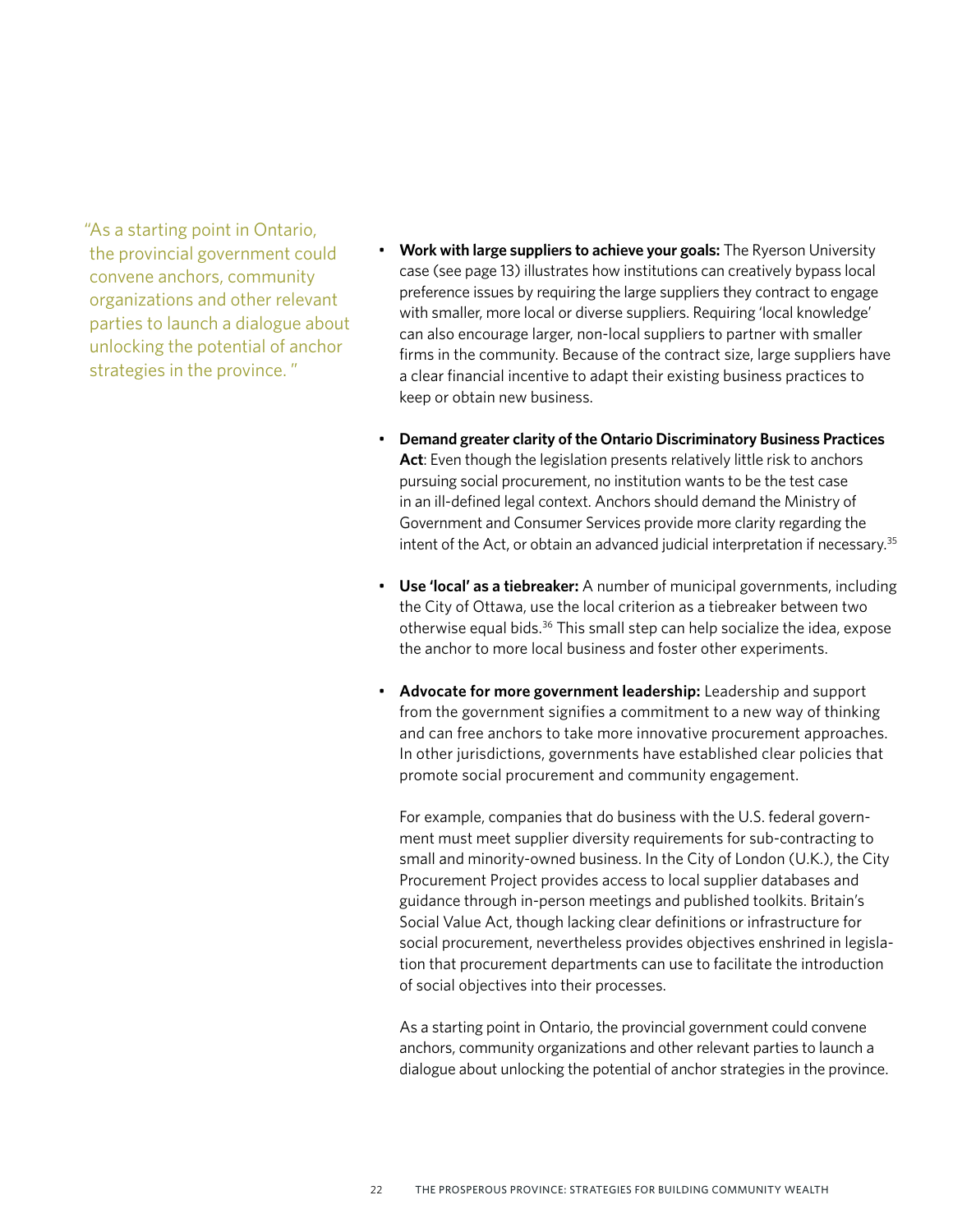### **3. COMMUNITY AND BUSINESS CAPACITY AND ACCESS**

#### ISSUE

The way large public institutions deal with purchasing goods and services is often at odds with the way small businesses operate. In pursuit of cost and efficiency savings, anchors typically issue large contracts on which small and medium-sized businesses do not have capacity to bid.

Request for Proposal (RFP) language and processes are also complex and time consuming for smaller businesses, some of which may need to hire consultants or take time off to complete proposals. Another common challenge is the contract payment cycle, which is often too slow for some small and medium firms.

Issues arise on the workforce side, as well. For example, anchors might be willing to hire more locally but can face issues of under-qualified or underskilled local labour. Often, local residents are fully qualified but lack Canadian credentials. Others might not have means by which to access the anchor because of inefficient public transit. In other cases, the tendency of current employees to stay longer in their roles because of economic uncertainty or limited advancement opportunities can limit the number of employees the institution is able to hire.37

#### INSIGHTS FROM EXPERIENCE

- **Unbundle contracts:** For its \$1.2 billion (USD) redevelopment project, University Hospitals in Cleveland tiered contracts into small, medium and large categories and offered contracts as small as \$20,000 (USD) to encourage more bids from small business.<sup>38</sup> A report from a Canadian construction association found that there is little evidence that cost savings can be achieved through bundling construction contracts.<sup>39</sup> Very large contracts, which only a select few firms have the capacity to bid on, also lead to reduced competition. For many anchors, however, unbundling is often at odds with streamlining priorities that many procurement departments face.
- **Simplify tender processes:** Supply Chain Ontario has been working for the past couple of years to make the government procurement process more accessible to small business, from simplifying language to increasing process transparency. Electronic submission of documents is also expected to create a more inclusive and equitable playing field for vendors based outside the Toronto area. These new systems are currently being tested and will eventually be rolled out to the broader public sector.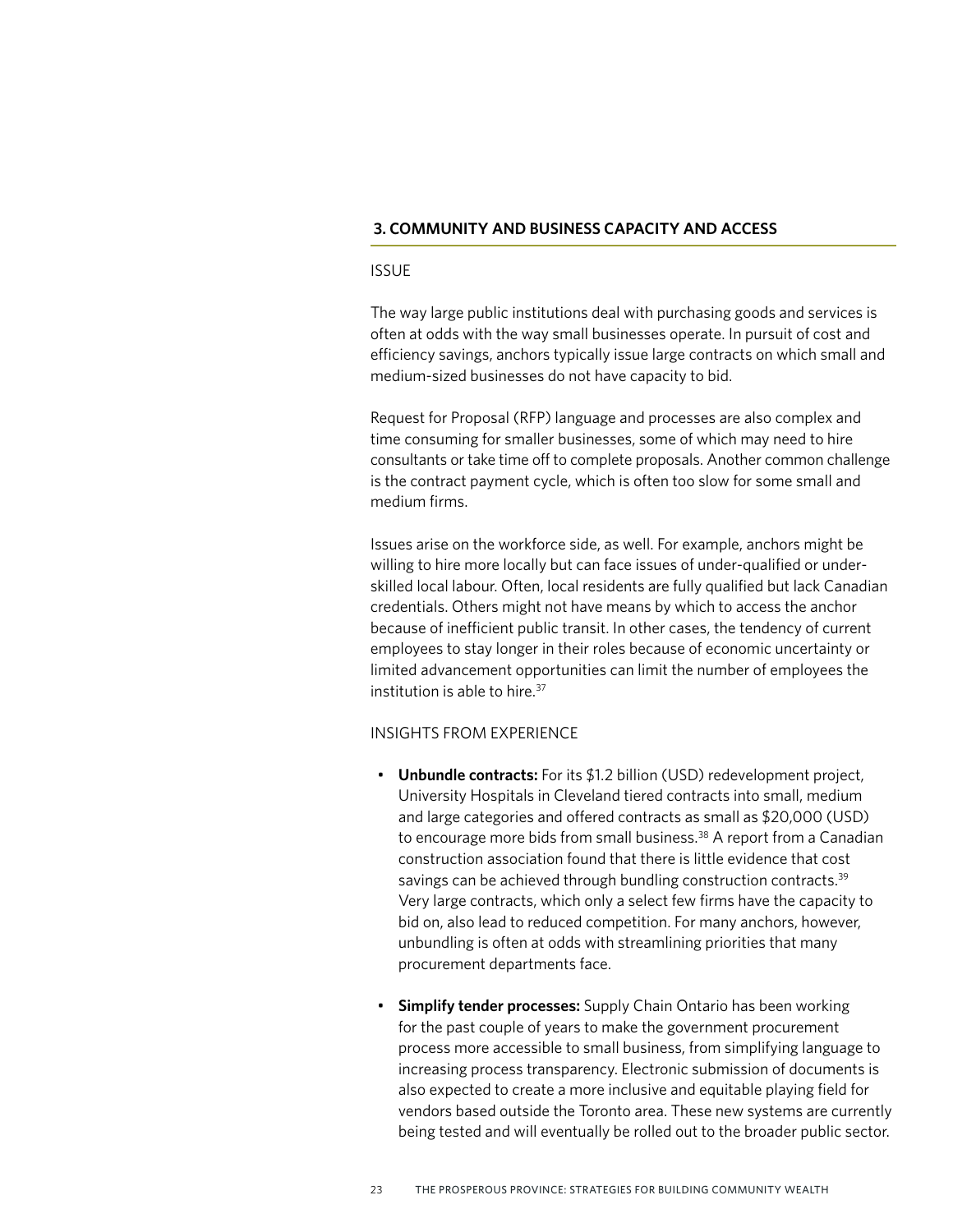Procurement departments at the province and the City of Toronto also host regular information session to help prospective vendors navigate the tendering process.

- **Support local business to build capacity:** Anchors have deployed numerous strategies to help build business capacity including training, education and financial investment, as well as strengthening nonprofits that support local businesses. One of the most successful examples is Portland State University's Business Outreach program, which offers technical assistance to women and minority-owned businesses in lowincome communities. Since 1994, it has supported 420 businesses and led to the creation of 146 jobs from 2006 to 2010.<sup>40</sup> The school also boasts a leadership training program and an incubator space. Another example is the Contractors Assistance Centre, which provides technical and capacity building assistance to local small businesses to increase their ability to compete for the San Francisco Public Utilities Commission and City contracting opportunities.<sup>41</sup>
- **Work with partners to strengthen efforts:** In many cases, anchors rely on partnerships with workforce or business development organizations to help communities access or build capacity to engage in opportunities offered by the anchor. For example, in launching its U Chicago Local initiative, the University of Chicago formed a referral partnership with 741 Collaborative Partnership, a nonprofit collaborative of 10 workforce development agencies that help reach out to, train and connect Chicago's South Side residents to jobs at the University and in the surrounding community.<sup>42</sup>
- **Anticipate areas of future need:** At the Cleveland Clinic, management realized that many of its employees in the skilled trades were approaching retirement age. Other anchors in the area had the same issue. This has led to a collaborative initiative among anchors to develop apprenticeship programs with local vocational high schools.
- **Develop opportunities to advance incumbent employees:** As part of its over-arching anchor mission, University Hospitals in Cleveland has developed two internal career-advancement programs, one to promote high-potential staff into leadership positions and another for those who are despite their credentials underemployed. In doing so UH is able to create more space for new and entry-level hires.
- **Learn from the private sector:** In Canada, the private sector has been a leader in supplier diversity initiatives. In the last ten years, Canadian Aboriginal and Minority Supplier Council corporate members have spent more than \$1.2 billion with certified aboriginal and minority-owned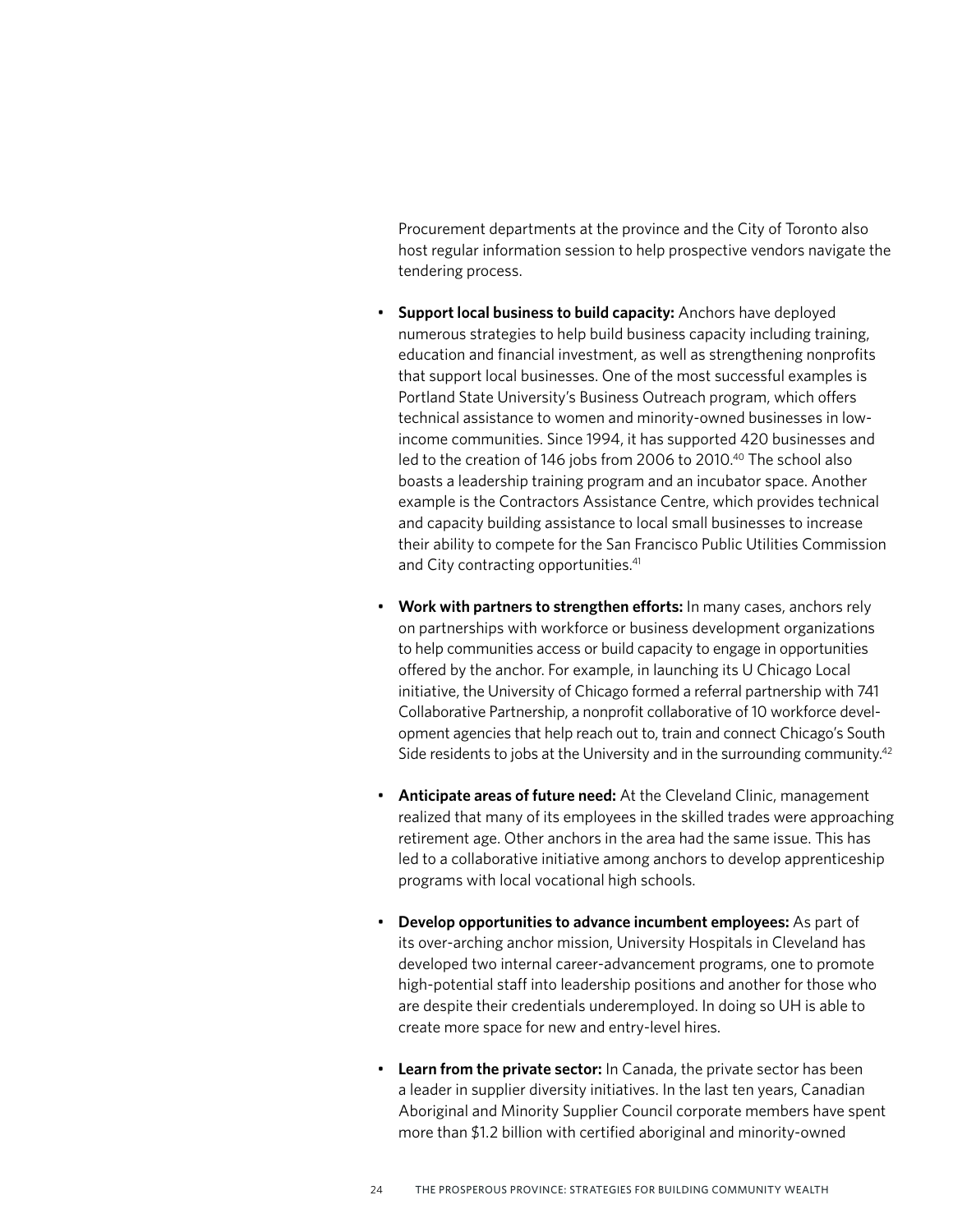"To deploy potential anchor initiatives, institutions first need a sound business case and an understanding of the communities with which they wish to work."

businesses.43 There is a wealth of learning to be shared from these efforts, which would help public institutions adopt proven or best-practices in supplier engagement and capacity building.

### **4. THE ROLE OF EVIDENCE**

### ISSUE

Evidence plays a huge role in anchor strategy development. To deploy potential anchor initiatives, institutions first need a sound business case and an understanding of the communities with which they wish to work. Anchors also require knowledge of how their current practices benefit or overlook those communities. Furthermore, as anchors design and implement their strategies, they must establish the right indicators to track impact. Each of these areas carries a set of unique challenges.

Better understanding of how an anchor strategy could positively affect the institutional bottom line is critical to incentivizing anchor action and sustaining long-term involvement. While many anchors struggle with real budgetary constraints, assumptions about the cost of implementing anchor strategies get in the way of adopting practices that could actually support the institution's financial goals. For example, though the idea of social procurement can seem costly in the short term, the private sector has demonstrated that it often leads to improved service delivery and value for money.<sup>44</sup>

With respect to impact measurement, anchors and communities have employed relatively straightforward tracking methods, such as counting the number of direct jobs generated or the amount of purchasing dollars diverted to local suppliers. However, in some cases, evidence collected by anchors can be perceived as biased or difficult to verify. When this happens, trust between the anchor and the community is eroded.

Furthermore, developing the right indicators to measure broader impacts and ultimately drive strategy presents a highly complex challenge. For instance, anchors have struggled to account for those leaving distressed communities as a result of success incurred through the institution's efforts. Factoring in the effects of gentrification and rising property taxes as a result of real estate and other infrastructure development also poses significant problems for evaluating success. In terms of social procurement strategies, one study suggests that whether they "create net gains in jobs and economic activity or simply 'rob Peter to pay Paul' by moving jobs from one place to another" is still not understood.45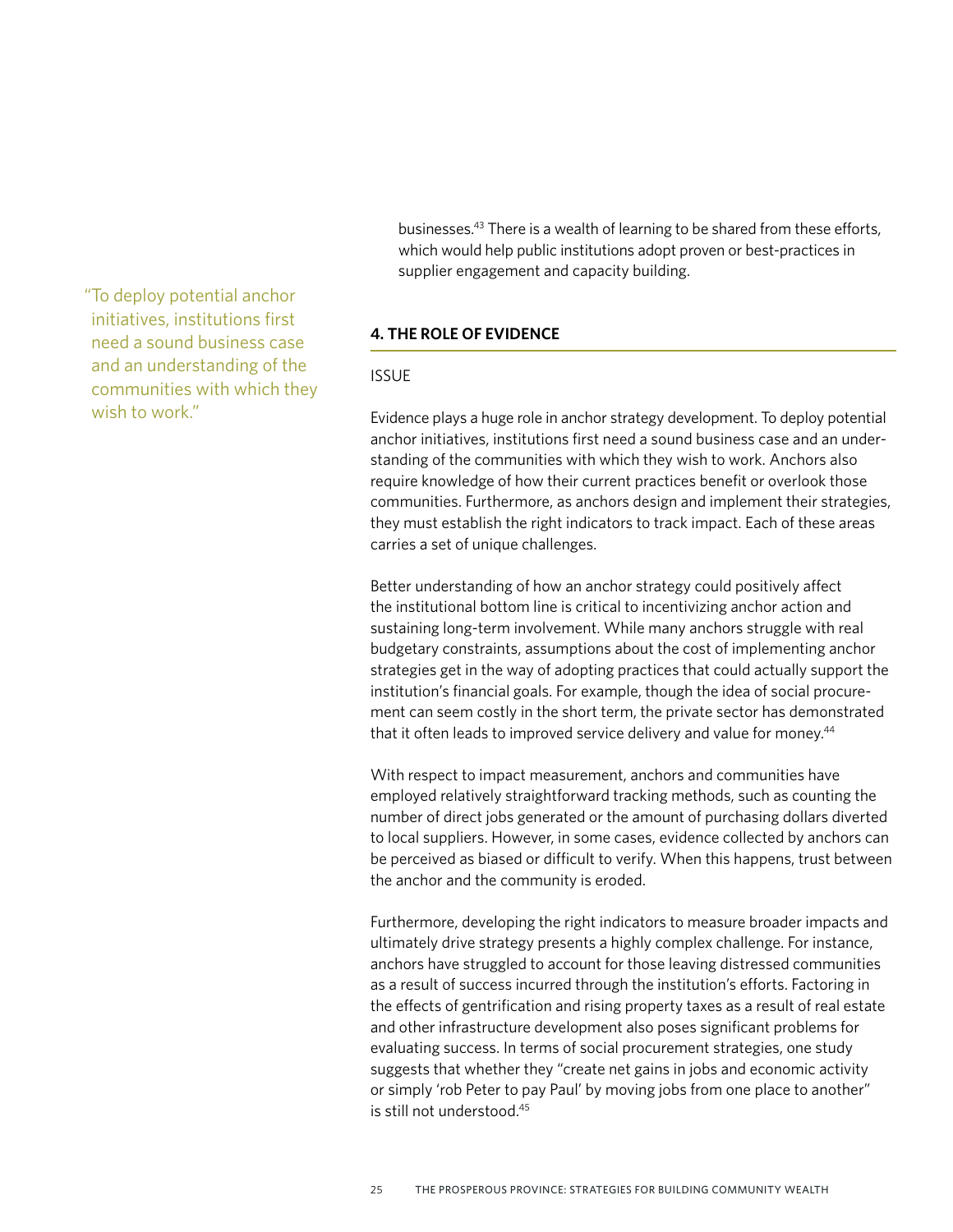According to our interviews and anchor literature, the answers to these questions remain largely elusive. At present, few tools and techniques exist to help anchors assess their impact, particularly on people who live in low-income neighbourhoods.46

### INSIGHTS FROM EXPERIENCE

- **Develop measures with broad stakeholder input:** Working with a range of community stakeholders, including other anchors, public and community leaders, businesses and others can facilitate learning through a community of practice and lead to the creation of better indicators and outcome measurements. It can also help establish shared responsibility and increase the chances of achieving sought outcomes. A comprehensive guide to establishing appropriate indicators and outcomes can be found in the Democracy Collaborative's Anchor Dashboard.<sup>47</sup>
- **Establish a baseline by measuring leakage:** A number of jurisdictions have used leakage analysis or leakage calculators to determine the amount of spend that 'leaks out' of the local economy. For example, in Preston U.K., research by CLES found that for six local anchors with a collective spend of 750 million pounds, only 10 per cent was spent within the local authority boundary.<sup>48</sup> In the U.S., the Business Alliance of Living Local Economies has developed an online leakage calculator that uses U.S. census data to determine where economic development efforts should be targeted.49 The cities of Newark and Philadelphia have gone a step further by analyzing both institutional spend and local manufacturing capacity, and identifying targeted opportunities for growth.
- **Employ third-party organizations to help with evaluation:** University Hospitals in Cleveland engaged a third party monitoring firm, Minority Business Solutions, to measure progress and ensure its strategy to increase contracts awarded to minority-owned and local businesses stayed on track. Engaging a third party not only helps build evaluative capacity but also establishes transparency around the process and demonstrates the institution is "walking its talk."50

#### **5. SYSTEM TENSIONS**

#### ISSUE

The larger system in which anchors operate and interact with others - including communities, governments and other anchors - leads to a number of tensions that affect anchor mission building.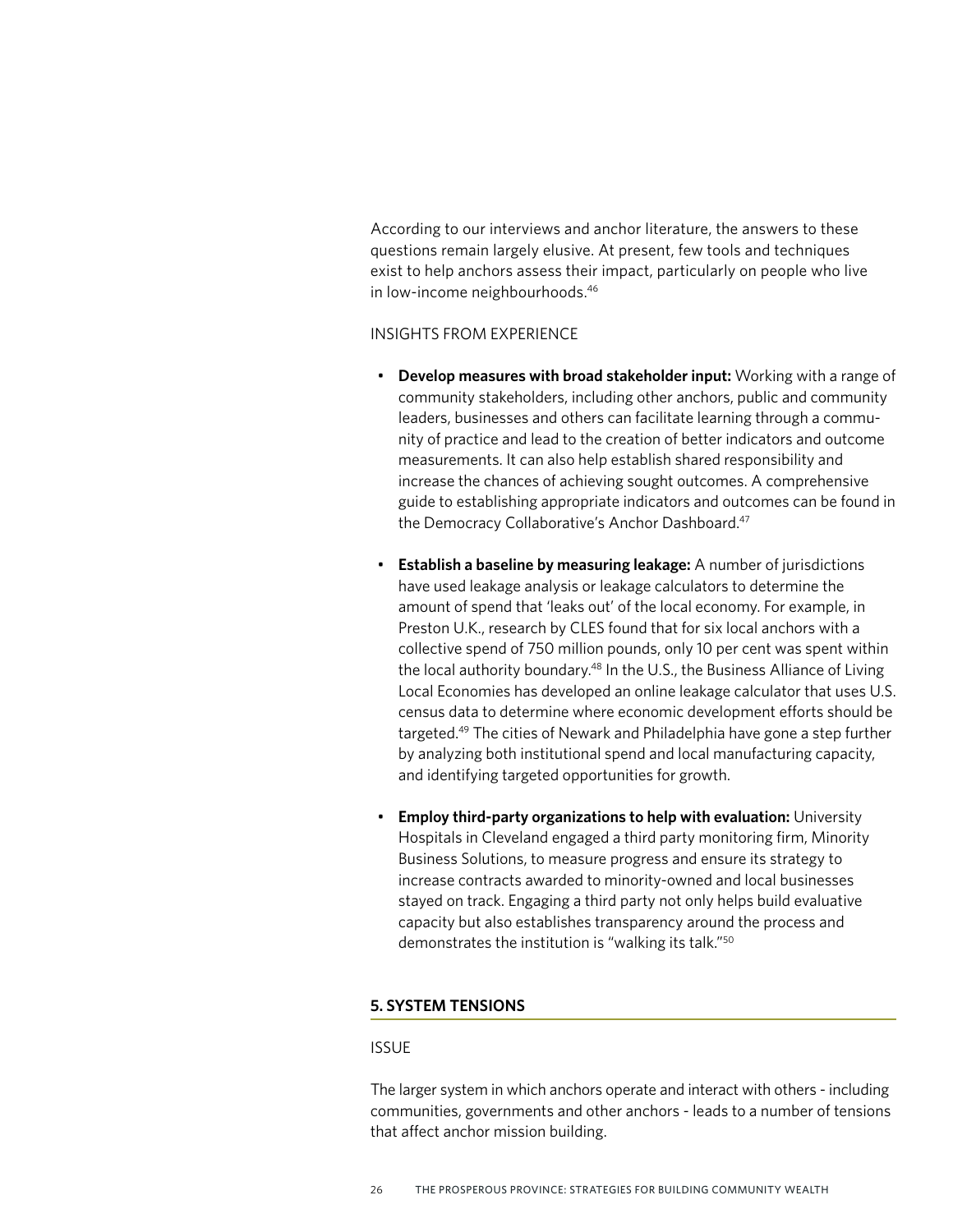"One thing I've learned is that public institutions may be risk averse, but when you get a bunch of them together they're less so. They're willing to do more."

— DENISE ANDREA CAMPBELL, Director, Social Policy, Analysis and Research, City of Toronto

In Ontario, one of the key tensions is the relationship between the provincial government, which sets procurement mandates for institutions in the broader public sector, and the anchors themselves. The provincial government is itself subject to higher-order policies and legislation tied to various trade agreements that restrict local purchasing preferences.

But while examples in this paper have shown that such restrictions do not make it impossible to enact social procurement policies, it is clear that for anchor strategies to take hold, government needs to prioritize procurement as an instrument for local economic development. At the moment, there seems to be little initiative on either end to put such a priority in place.

The power imbalance between anchors and neighbouring communities is another important system tension. Anchors, for the most part, are large, rules-bound organizations with complex hierarchical and decision-making structures. Communities, by nature, are more dispersed and fragmented and often lack highly representative leadership.

As a result, most of the time anchor strategies are devised by institutions themselves and then sent out into the community - as defined by the anchors for consultation. This power imbalance might be compounded by the size of the institution. As one interviewee explained, while his community organization was able to work effectively with a relatively smaller mental health hospital, making similar inroads with a larger hospital has taken 13 years and garnered fewer successes. Notions of power imbalances further seep through when the community is viewed as a "petri-dish," in the words of another interviewee, or the anchor's engagement is viewed as a charitable act.

A final key tension is that among anchors themselves. The idea that collaboration and alignment among anchors and anchor strategies has the power to scale individual efforts and maximize overall economic impact has gained much traction. In the U.S. where many anchors are also for-profit entities, collaboration can be especially difficult to encourage. While Ontario's publicly funded system offers a great degree of insulation from competitive market forces, anchors remain fierce competitors when it comes to funding and grants from the public, private and philanthropic sectors. This competition for funding, people and other resources can create tensions and barriers to collaboration.

Aligning anchor strategies with broader economic strategies at the regional or national level poses yet another set of challenges. These include fragmented policy environments and little understanding of anchors' economic powers.<sup>51</sup>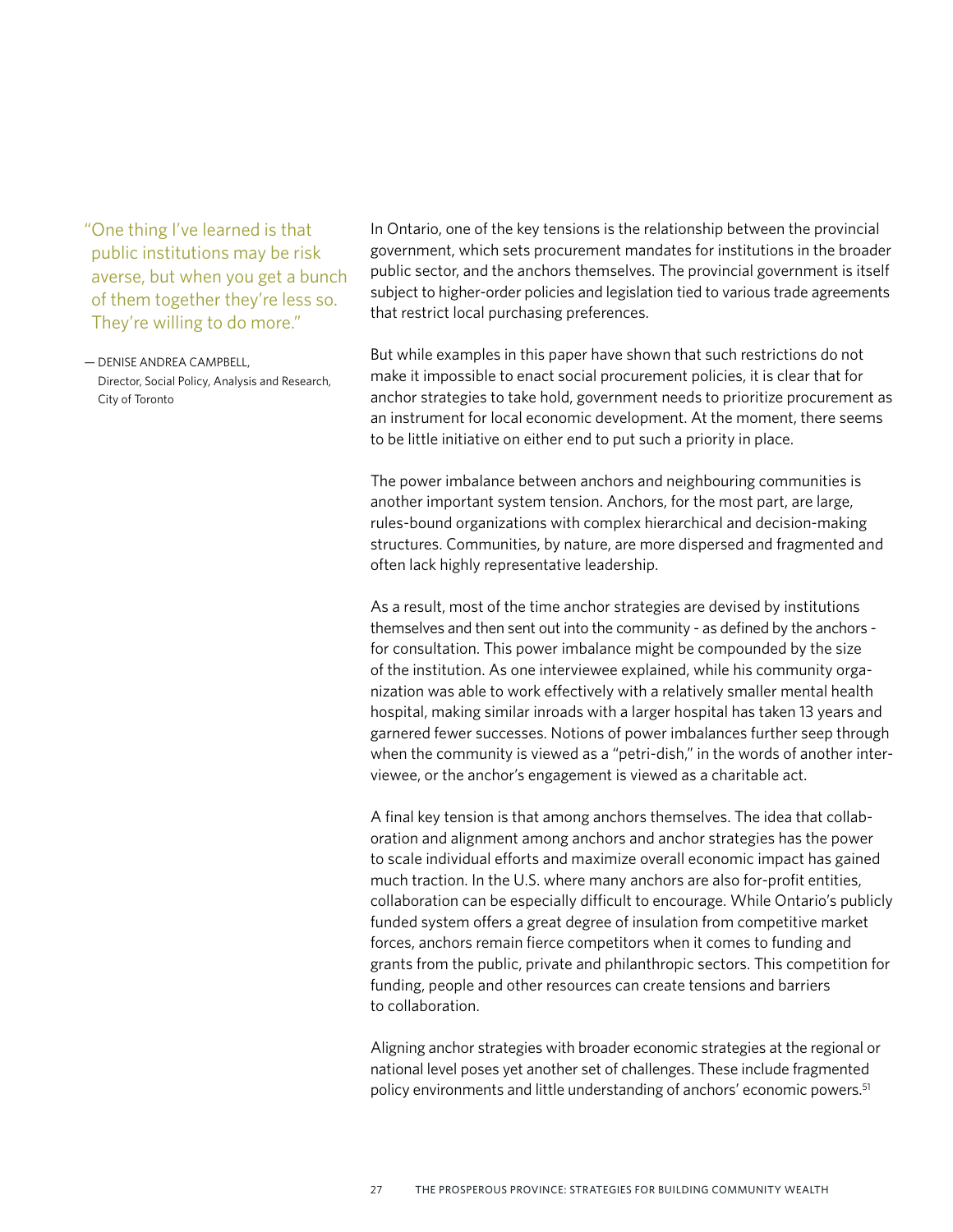"My experience is that there very few organizations that understand themselves in a systemic context in the neighbourhood. You can't influence an institution if you don't see yourself that way."

— ANNE GLOGER, Executive Director, East Scarborough Storefront

#### INSIGHTS FROM EXPERIENCE

- **Broadcast the opportunity clearly and widely:** In some cases, a lack of awareness or transparency exists when it comes to available opportunities within anchor institutions. Anchors should pay close attention to ensuring that opportunities - hiring, business development, procurement, etc. - and their purpose are clearly communicated to the public. Such efforts would give communities a better chance to respond effectively, as one of our interviewees suggested.
- **Explore and develop meaningful partnerships with the community:** In 2011, University of Toronto Scarborough and The Storefront, along with other community organizations in the Kingston-Galloway/Orton Park region, embarked on a three-year exploration project to identify a range of potential areas of collaboration. The project established dedicated staff positions at UTSC and The Storefront to help connect organizational goals. The partnership has led to a number of successful projects (see related case study on page 15). Strategic directions for the next phase of the partnership include leveraging upcoming opportunities to build more social, economic and cultural opportunities.<sup>52</sup>
- **Engage third parties to drive collaboration:** Neutral third parties have been instrumental in helping anchors work together. In Cleveland, the Cleveland Foundation has been credited with bringing together known rivals - University Hospitals and Cleveland Clinic - to develop joint anchor projects, alongside other institutions in the Greater University Circle. The foundation worked hard to find passionate people in these institutions and helped build various committees and sub-committees to institutionalize new practice. Although a case for binding agreements can be made, the foundation has stayed away from legal contracts for collaborative projects, instead preferring to rely on relationship building. As one interviewee said, "MOUs tell people what to do - it restricts flexibility and creativity".
- **Employ systems thinking:** A number of our interviewees highlighted the importance of anchors and communities thinking of themselves as part of a broader system, and understanding the nature of their reciprocal relationships. Systems thinking can lead to increased ability to respond to opportunities and bring different organizations, communities and institutions together to develop space.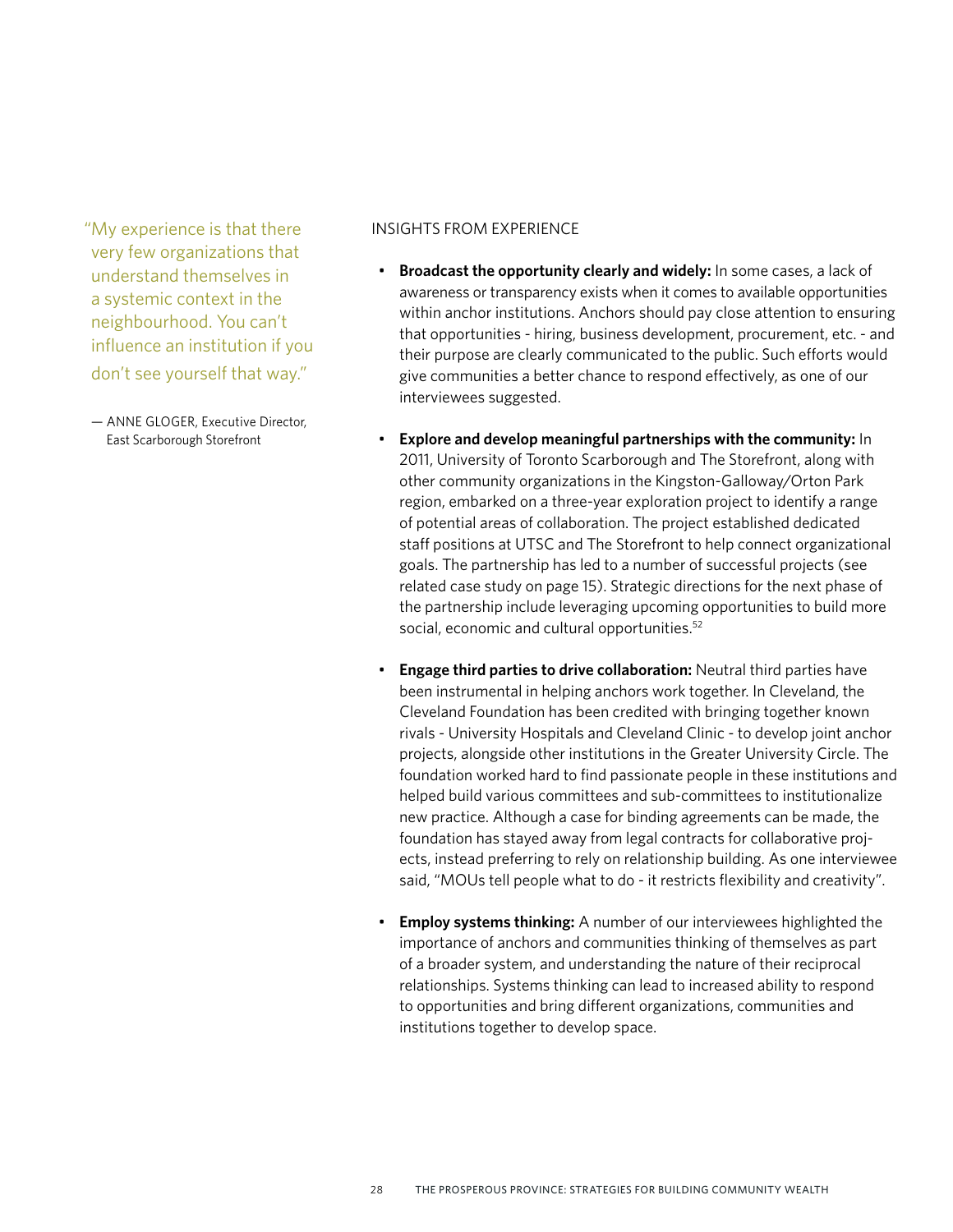# **7** CONTINUING THE **CONVERSATION**

There is a growing awareness of anchor institutions and their role in equitable and inclusive economic development in Ontario. An important conversation is underway. What follows are some of the questions and key points on the table at this time.

#### **How do we create sustainable anchor strategies?**

• Successful anchor strategies are framed in terms of creating win-win situations for both communities and the anchors. A sound business case drives anchor mission building.

#### **What is government's role in promoting anchor strategies?**

- Government at all levels can help anchors by treating procurement as a local economic development tool. They can help anchors in the broader public sector balance mandatory cost-minimizing criteria with social procurement objectives.
- In the U.S. the federal government is beginning to take an active role in supporting anchor strategies through funding and other capacity building supports. Since the 1970s, the U.S. federal government has also required companies with contracts worth \$500,000 (USD) or more to have an approved Minority Business Enterprise subcontracting plan.

### **Now that a few institutions in Toronto are developing anchor strategies, how can these be leveraged to develop a coordinated agenda?**

- We know that more anchors working together take projects to scale faster and maximizes community benefits. Given the collective platform for anchor efforts in Toronto, there is an opportunity to build collaborative strategies early on and reap the benefits of a coordinated anchor initiative.
- Greater collaboration also lowers perceived risks of going it alone and fosters experimentation and innovation.
- By working together, anchors can engage in an asset or knowledge mapping exercise to determine possible gaps and opportunities as they arise. The City of Toronto and Atkinson Foundation's Public Sector Social Procurement Community of Practice is a promising start.

### **What enables more systemic thinking among anchors and communities, and across issues and fields?**

• Greater learning and knowledge sharing among anchors, governments,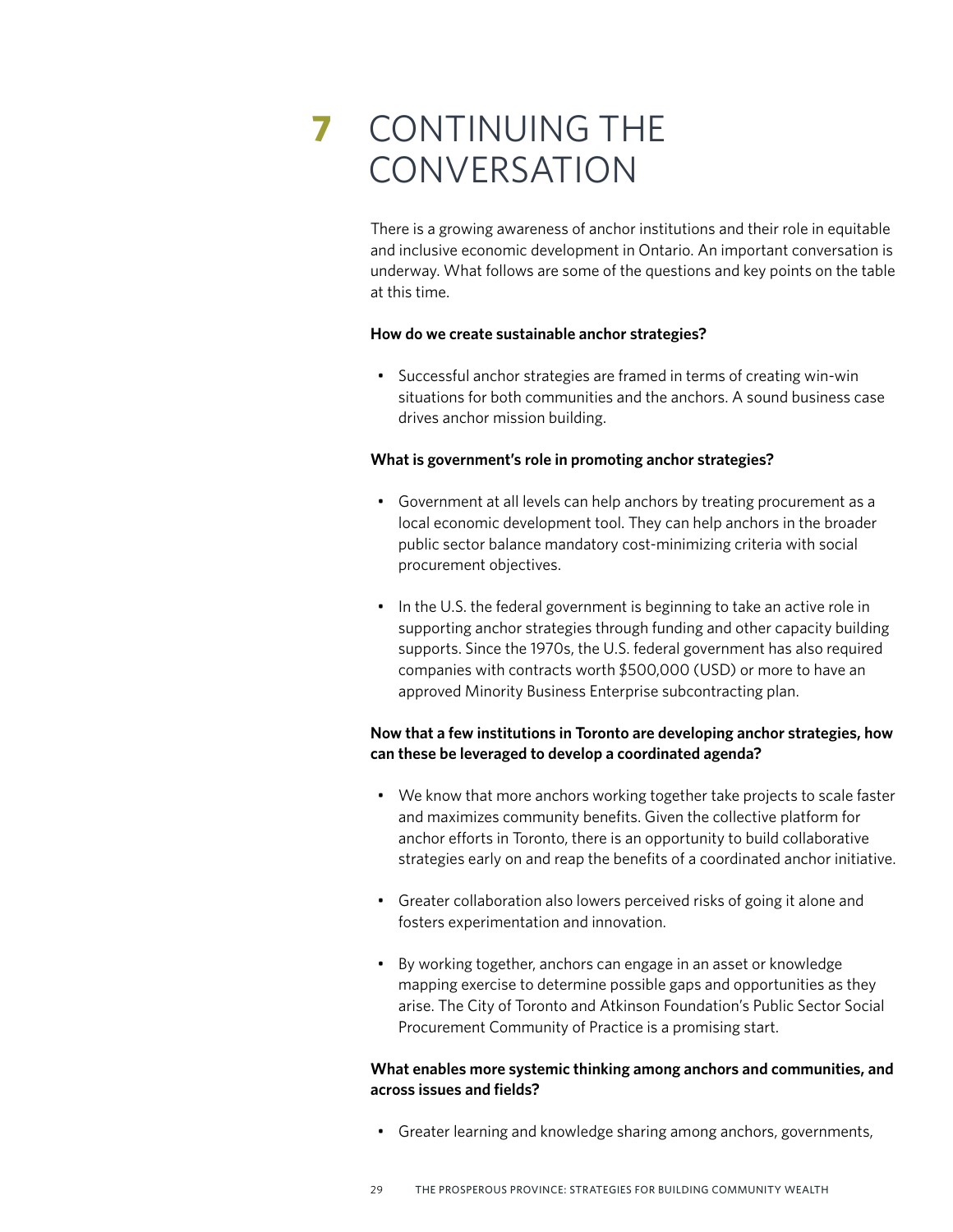"This new strategy for creating decent work and sharing prosperity confronts the limitations of traditional economic development and poverty reduction approaches."

communities and other stakeholders can be facilitated to better align efforts and resources.

• In other jurisdictions, a neutral third party usually acts as a facilitator for such discussions. Such a facilitator is seen as instrumental to establishing trust and goodwill among stakeholders.

## **How can we engage large suppliers and developers in conversation about anchor strategies?**

• Many developers and large suppliers have shown a willingness to incorporate social development objectives in their contracts with anchors. They also stand to gain a competitive advantage from these activities.

## **What types of accountability mechanisms are necessary for anchor strategies?**

• Although legal obligations are not necessarily desirable or practical, it is important to determine what happens when anchor strategies fail.

To date, this conversation has been energizing because it's taking place in a broadly based "community of practice". While it includes academics and policy makers, this community is forming around people who have the authority to make decisions and direct accountability to those who benefit – through their boards of directors or through the electoral process. It has a geographic orientation that spans large urban centres and smaller towns as well as a diverse mix of institutions.

The community's conversation is squarely located at what Dr. Manuel Pastor would call the "pivot points" where challenges meet opportunities.<sup>53</sup> He describes them as the turn from:

- onerous planning to ownership of coordinated action;
- building processes strictly for community participation to building "people power" for policy reform; and,
- experimenting with initiatives to constructing the infrastructure that sustains what works.

As long as the Ontario economy – and the world in which it is anchored – continues to experience deep structural change, this conversation is both necessary and encouraging. This new strategy for creating decent work and sharing prosperity confronts the limitations of traditional economic development and poverty reduction approaches. In the process, it can strengthen the ties that bind communities and make them more resilient. It can also draw out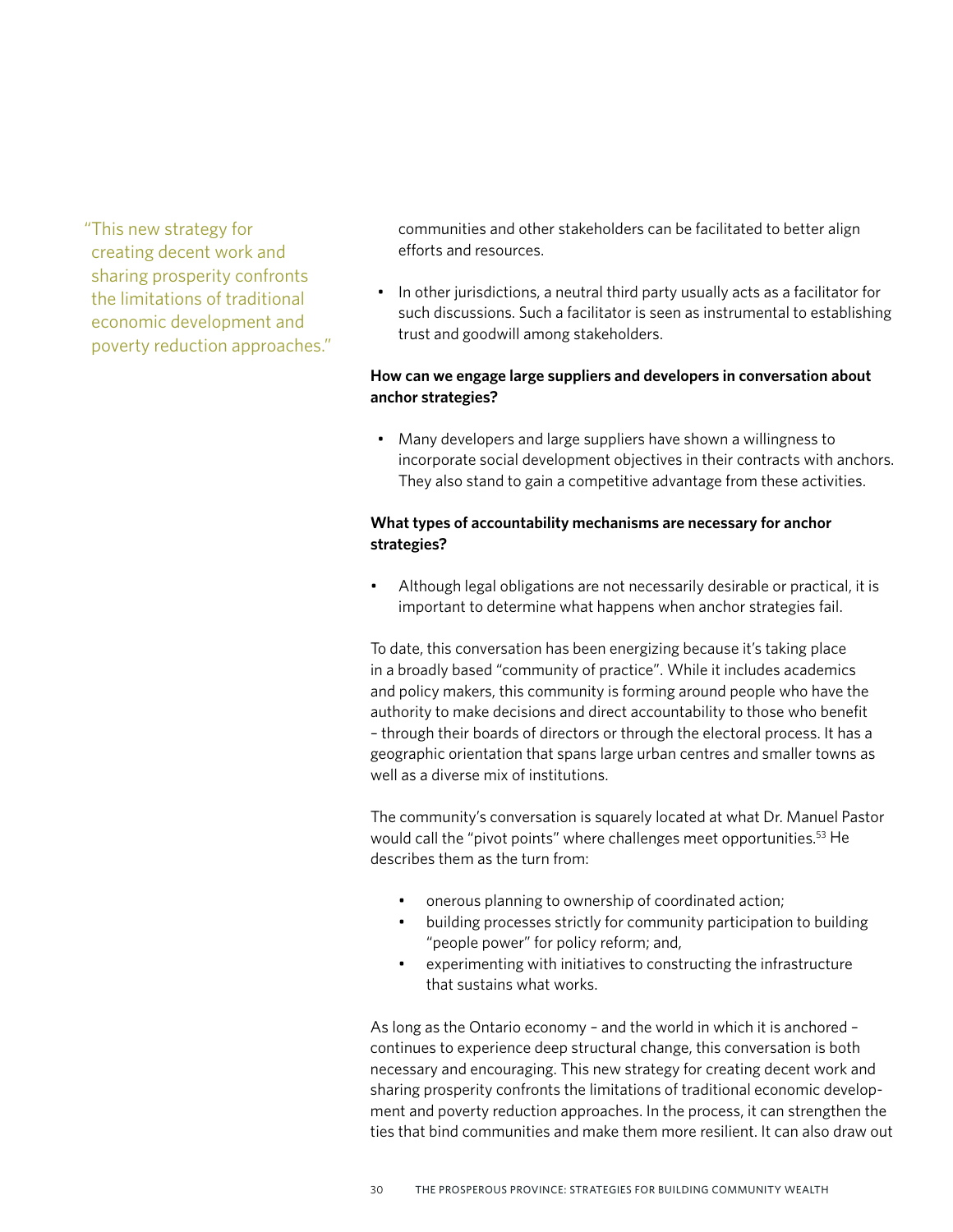the very best in anchor institutions, as evidenced by the case studies in this paper, and build their capacity to innovate and collaborate. The potential to affect meaningful and lasting change has brought farsighted and enterprising leaders to the table and is likely to keep them there for some time to come.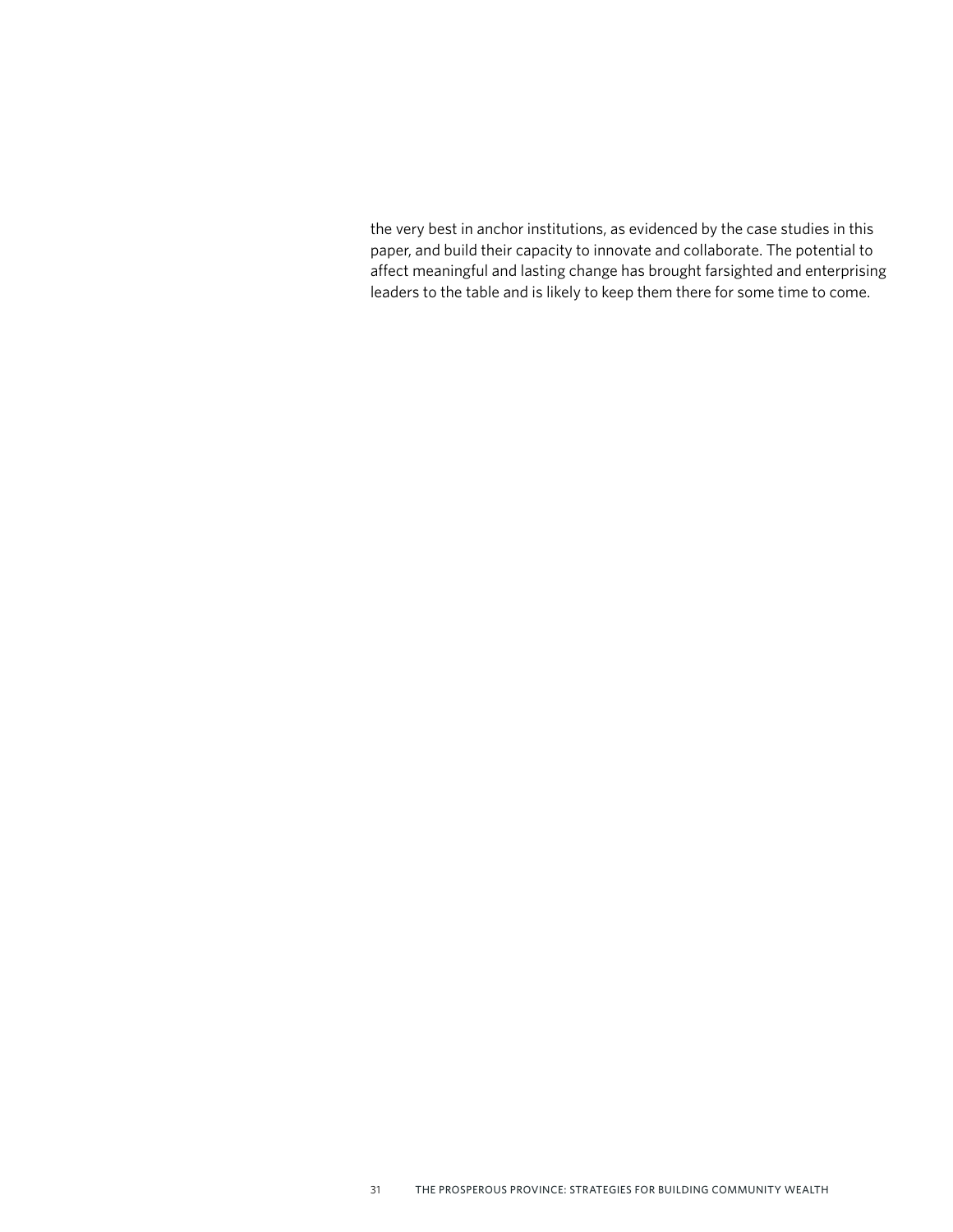#### **WORKS CITED**

Agreement on Internal Trade. Accesed at [http://www.ait-aci.ca/index\\_en.htm](http://www.ait-aci.ca/index_en.htm)

Bauld, S. and Ackerley, G. 2013. *Facts or Fiction: Dispelling the Myths About the Bundling of Construction Projects. Vancouver Island Construction Association*. Accessed at [http://www.](http://www.vicabc.ca/Documents/ConstructionReports/Facts_or_Fictions-VICA_report.1200.pdf) [vicabc.ca/Documents/ConstructionReports/Facts\\_or\\_Fictions-VICA\\_report.1200.pdf](http://www.vicabc.ca/Documents/ConstructionReports/Facts_or_Fictions-VICA_report.1200.pdf)

Block, S. and Galabuzi, G.-E. 2011. *Canada's Colour Coded Labour Market: The Gap for Racialized Workers.* Wellesley Institute and Canadian Centre for Policy Alternatives. Accesed at [http://www.wellesleyinstitute.com/wp-content/uploads/2011/03/Co](http://www.wellesleyinstitute.com/wp-content/uploads/2011/03/Colour_Coded_Labour_MarketFINAL.pdf)[lour\\_Coded\\_Labour\\_MarketFINAL.pdf](http://www.wellesleyinstitute.com/wp-content/uploads/2011/03/Colour_Coded_Labour_MarketFINAL.pdf)

BPS Supply Chain Secretariat. 2013. *Doing Business with the Broader Public Sector: A Guide for Small and Medium Enterprises*. Ontario Ministry of Government Services. Accesed at [https://www.doingbusiness.mgs.gov.on.ca/mbs/psb/psb.nsf/attachments/](https://www.doingbusiness.mgs.gov.on.ca/mbs/psb/psb.nsf/attachments/bpsdoingbusiness-handbook-pdf-eng/$file/bps_doing_business_handbook-eng.pdf) [bpsdoingbusiness-handbook-pdf-eng/\\$file/bps\\_doing\\_business\\_handbook-eng.pdf](https://www.doingbusiness.mgs.gov.on.ca/mbs/psb/psb.nsf/attachments/bpsdoingbusiness-handbook-pdf-eng/$file/bps_doing_business_handbook-eng.pdf)

Canadian Aboriginal and Minority Supplier Council. 2014. CAMSC 10-Year Impact Report. Accessed at<https://www.camsc.ca/impact-report>

Canadian Conference Board. 2013. "Income Inequality." Accessed at [http://www.con](http://www.conferenceboard.ca/hcp/details/society/income-inequality.aspx)[ferenceboard.ca/hcp/details/society/income-inequality.aspx](http://www.conferenceboard.ca/hcp/details/society/income-inequality.aspx)

Carter, C., Auskalnis, R.J., and Ketchum, C.L. 1999. "Purchasing from Minority Business Enterprises: Key Success Factors." *Journal of Supply Chain Management*. (35) 4.

City of Toronto. 2013. "Toronto Social Procurement Framework." Staff Report AFS#16843. Accessed at [http://www.toronto.ca/legdocs/mmis/2013/ex/bgrd/back](http://www.toronto.ca/legdocs/mmis/2013/ex/bgrd/backgroundfile-57438.pdf)[groundfile-57438.pdf](http://www.toronto.ca/legdocs/mmis/2013/ex/bgrd/backgroundfile-57438.pdf)

City of Toronto. 2014. "Update on Toronto's Social Procurement Framework." Staff Report AFS # 18950. Accessed at [http://www.toronto.ca/legdocs/mmis/2014/ex/bgrd/](http://www.toronto.ca/legdocs/mmis/2014/ex/bgrd/backgroundfile-72547.pdf) [backgroundfile-72547.pdf](http://www.toronto.ca/legdocs/mmis/2014/ex/bgrd/backgroundfile-72547.pdf)

[Community-Wealth.Org](http://Community-Wealth.Org) "Frequently Asked Questions". Accessed at [http://communi](http://community-wealth.org/about/faq.html)[ty-wealth.org/about/faq.html](http://community-wealth.org/about/faq.html)

[Community-Weatlh.Org.](http://Community-Wealth.Org) "Policy Brief: Supporting Local Business Development to Build Wealth." Accessed at [http://community-wealth.org/policy-brief/Supporting-Lo](http://community-wealth.org/policy-brief/Supporting-Local-Business-Development-to-Build-Wealth)[cal-Business-Development-to-Build-Wealth](http://community-wealth.org/policy-brief/Supporting-Local-Business-Development-to-Build-Wealth)

Contractor's Assistance Centre. "About the Centre." Services of the San Francisco Public UtilitiesCommission. Accessed at<http://sfwater.org/index.aspx?page=773>

Drummond, D., Girioux, D., Pigott, S., and Stephenson, C. 2012. "Chapter 15: Labour Relations and Compensation," *Commission on the Reform of Ontario Public Services*. Queen's Printer for Ontario.

Dubb, S., McKinley, S., and Howard, T. 2013. *The Anchor Mission Dashboard*. Democracy Collaborative, College Park, Maryland. Accessed at [http://community-wealth.org/](http://community-wealth.org/content/anchor-dashboard-aligning-institutional-practice-meet-low-income-community-needs) [content/anchor-dashboard-aligning-institutional-practice-meet-low-income-commu-](http://community-wealth.org/content/anchor-dashboard-aligning-institutional-practice-meet-low-income-community-needs)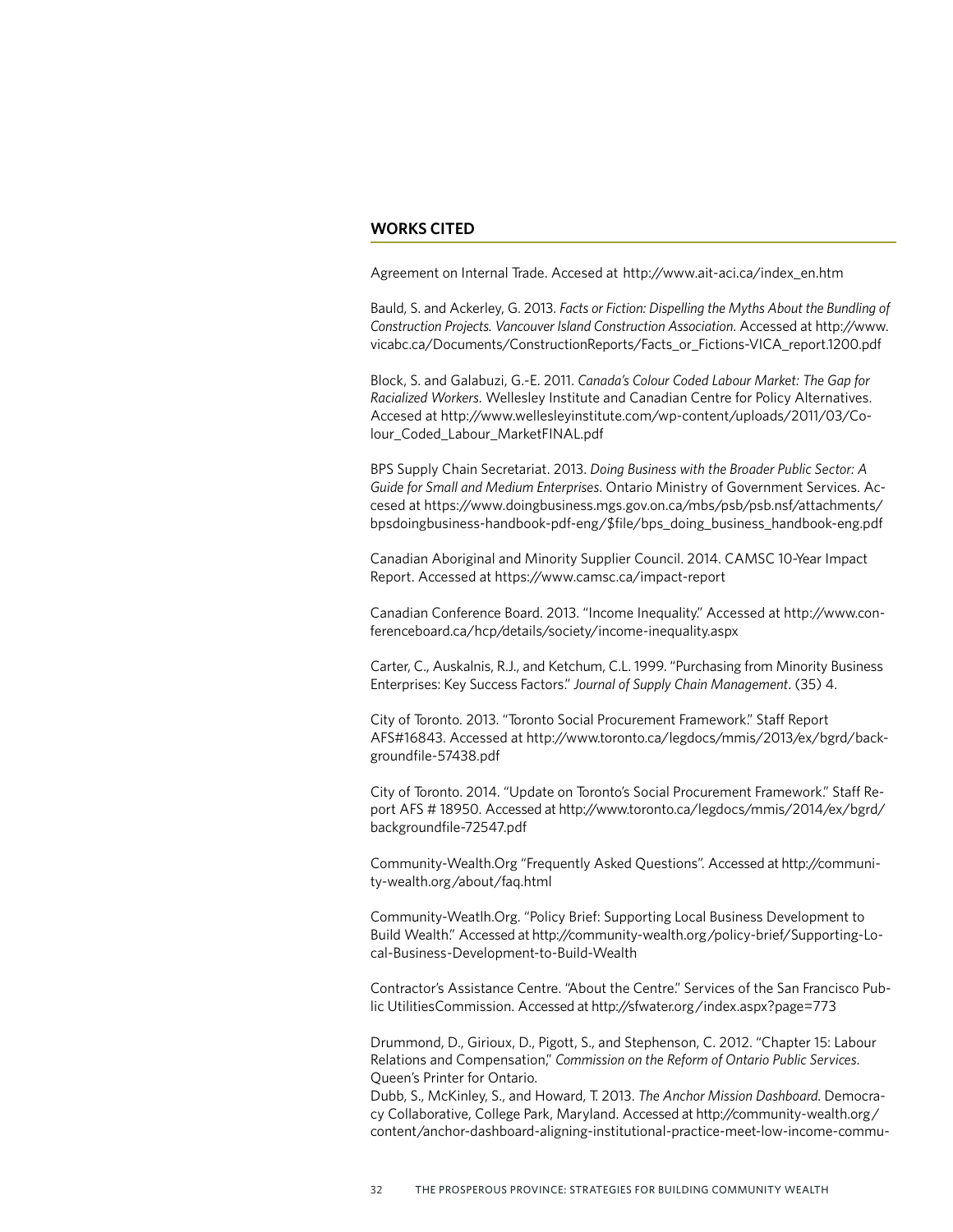#### [nity-needs](http://community-wealth.org/content/anchor-dashboard-aligning-institutional-practice-meet-low-income-community-needs)

Duffy, R. and Pringle, A. 2013. *Buying Local: Tools for Forward Thinking Institutions*. Columbia Institute, LOCO BC, and ISIS Research Centre at the Sauder School of Business. Accessed at [http://www.sauder.ubc.ca/Faculty/Research\\_Centres/Centre\\_for\\_So](http://www.sauder.ubc.ca/Faculty/Research_Centres/Centre_for_Social_Innovation_and_Impact_Investing/Research/Social_Innovation/~/media/Files/ISIS/Reports/Social%20Economy%20Reports/Buying%20Local%20-%20Tools%20for%20Forward%20Thinking%20%20Institutions.ashx)[cial\\_Innovation\\_and\\_Impact\\_Investing/Research/Social\\_Innovation/~/media/Files/](http://www.sauder.ubc.ca/Faculty/Research_Centres/Centre_for_Social_Innovation_and_Impact_Investing/Research/Social_Innovation/~/media/Files/ISIS/Reports/Social%20Economy%20Reports/Buying%20Local%20-%20Tools%20for%20Forward%20Thinking%20%20Institutions.ashx) [ISIS/Reports/Social%20Economy%20Reports/Buying%20Local%20-%20Tools%20](http://www.sauder.ubc.ca/Faculty/Research_Centres/Centre_for_Social_Innovation_and_Impact_Investing/Research/Social_Innovation/~/media/Files/ISIS/Reports/Social%20Economy%20Reports/Buying%20Local%20-%20Tools%20for%20Forward%20Thinking%20%20Institutions.ashx) [for%20Forward%20Thinking%20%20Institutions.ashx](http://www.sauder.ubc.ca/Faculty/Research_Centres/Centre_for_Social_Innovation_and_Impact_Investing/Research/Social_Innovation/~/media/Files/ISIS/Reports/Social%20Economy%20Reports/Buying%20Local%20-%20Tools%20for%20Forward%20Thinking%20%20Institutions.ashx)

Econsult Solutions Inc. 2014. *Survey of the Current and Potential Impact of Local Procurement by Philadelphia Anchor Institutions*. City of Philadelphia. Accessed at [http://www.](http://www.philadelphiacontroller.org/publications/AnchorInstitutions_January2014.pdf) [philadelphiacontroller.org/publications/AnchorInstitutions\\_January2014.pdf](http://www.philadelphiacontroller.org/publications/AnchorInstitutions_January2014.pdf)

Emanuelli, P. 2009. *Local Preference in Public Purchasing: Risks and Recommendations*. Accessed at [https://www.opba.ca/chapters/nigp-opba/files/LocalPreferenceWhite-](https://www.opba.ca/chapters/nigp-opba/files/LocalPreferenceWhitePaperFinal.pdf)[PaperFinal.pdf](https://www.opba.ca/chapters/nigp-opba/files/LocalPreferenceWhitePaperFinal.pdf)

Environics. 2013. "Wealthscapes 2013 Reveals Rising Fortunes Among Canadians". Accessed at [http://www.environicsanalytics.ca/footer/releases/2013/07/26/wealth](http://www.environicsanalytics.ca/footer/releases/2013/07/26/wealthscapes-2013-reveals-rising-fortunes-among-canadians)[scapes-2013-reveals-rising-fortunes-among-canadians](http://www.environicsanalytics.ca/footer/releases/2013/07/26/wealthscapes-2013-reveals-rising-fortunes-among-canadians)

Financial Information of Universities and Colleges Survey Data. 2011-12. Accessed at <http://www.toronto.ca/legdocs/mmis/2013/ex/bgrd/backgroundfile-57438.pdf>

Foreign Affairs and International Trade Canada. 2007. *International Trade Agreements: A Pocket Guide for Canadian Municipalities*. Accessed at [http://www.fcm.ca/Documents/](http://www.fcm.ca/Documents/tools/International/International_Trade_Agreements_A_Pocket_Guide_for_Canadian_Municipalities_EN.pdf) [tools/International/International\\_Trade\\_Agreements\\_A\\_Pocket\\_Guide\\_for\\_Canadi](http://www.fcm.ca/Documents/tools/International/International_Trade_Agreements_A_Pocket_Guide_for_Canadian_Municipalities_EN.pdf)[an\\_Municipalities\\_EN.pdf](http://www.fcm.ca/Documents/tools/International/International_Trade_Agreements_A_Pocket_Guide_for_Canadian_Municipalities_EN.pdf)

Jackson, M. 2013. *Maximising Benefit Through Progressive Procurement*. Centre for Local Economic Strategies, Cheshire West and Chester.

KGO-UTSC Partnership. 2013. *Planning for the Future*. East Scarborough Storefront and University of Toronto Scarborough. Accessed at [http://www.thestorefront.org/wordpress/](http://www.thestorefront.org/wordpress/wp-content/uploads/2014/06/KGO-UTSC-Partnership-Planning-for-the-Future.pdf) [wp-content/uploads/2014/06/KGO-UTSC-Partnership-Planning-for-the-Future.pdf](http://www.thestorefront.org/wordpress/wp-content/uploads/2014/06/KGO-UTSC-Partnership-Planning-for-the-Future.pdf)

Lewchuk, W., Lafleche, M., Dyson, D., Goldring, L., Meisner, A., Procyk, S., Rosen, D., Shields, K., Viducis, P. and Vrankulj, S. 2013. *It's More than Poverty: Employment Precarity and Household Well-Being.* Poverty and Employment Precarity in Southern Ontario, McMaster University, United Way of Greater Toronto.

Living Cities. 2012. *Harnessing the Full Economic Impact of Anchor Institutions*. Framing Paper for Living Cities Design Lab. Accessed at [https://www.livingcities.org/re](https://www.livingcities.org/resources/97-harnessing-the-full-economic-impact-of-anchor-institutions)[sources/97-harnessing-the-full-economic-impact-of-anchor-institutions-framework](https://www.livingcities.org/resources/97-harnessing-the-full-economic-impact-of-anchor-institutions)

Living Cities. 2013. *Harnessing the Economic Power of Anchor Institutions* — *Lessons Learned through Living Cities Investments from 2010- 2013*. Accessed at [https://www.](https://www.livingcities.org/resources/235-harnessing-the-economic-power-of-anchor-institutions-less) [livingcities.org/resources/235-harnessing-the-economic-power-of-anchor-ins](https://www.livingcities.org/resources/235-harnessing-the-economic-power-of-anchor-institutions-less)[titutions-lessons-learned-through-living-cities-investments-from-2010-2013](https://www.livingcities.org/resources/235-harnessing-the-economic-power-of-anchor-institutions-less)  Management Board of Cabinet. 2011. *Broader Public Sector Procurement Directive. Ontario Ministry of Government Services*. Accessed at [https://www.doingbusiness.mgs.](https://www.doingbusiness.mgs.gov.on.ca/mbs/psb/psb.nsf/Attachments/BPSProcDir-pdf-eng/$FILE/bps_procurement_directive-eng.pdf) [gov.on.ca/mbs/psb/psb.nsf/Attachments/BPSProcDir-pdf-eng/\\$FILE/bps\\_procure-](https://www.doingbusiness.mgs.gov.on.ca/mbs/psb/psb.nsf/Attachments/BPSProcDir-pdf-eng/$FILE/bps_procurement_directive-eng.pdf)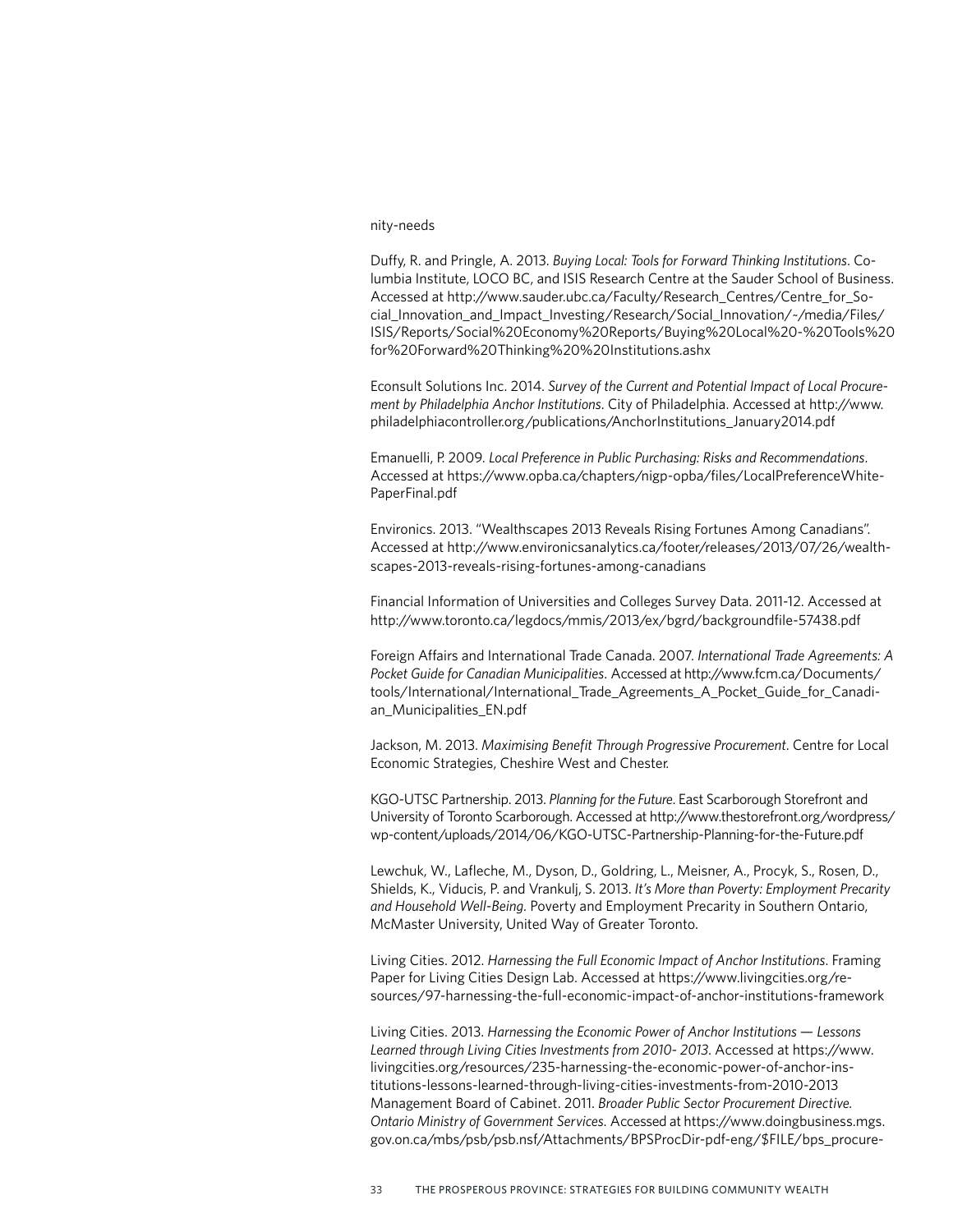[ment\\_directive-eng.pdf](https://www.doingbusiness.mgs.gov.on.ca/mbs/psb/psb.nsf/Attachments/BPSProcDir-pdf-eng/$FILE/bps_procurement_directive-eng.pdf)

Miami Dade College. "Minority and Small Business Enterprise Office." Accessed at <http://www.mdc.edu/main/msbe/default.aspx>

Miller, J. 2013. "University Hospitals Distributor Will be an Arm's Length Away." Crain's Cleveland Business. Accessed at [http://www.crainscleveland.com/article/20130429/](http://www.crainscleveland.com/article/20130429/SUB1/130429841/university-hospitals-distributor-will-be-an-arms-length-away) [SUB1/130429841/university-hospitals-distributor-will-be-an-arms-length-away](http://www.crainscleveland.com/article/20130429/SUB1/130429841/university-hospitals-distributor-will-be-an-arms-length-away)

Pastor, M., Ito, J., Perez, A. 2014. *There's Something Happening Here... A Look at the California Endowment's Building Healthy Communities Initiative*. USC Program for Environmental and Regional Equity. Accessed at [http://dornsife.usc.edu/assets/sites/242/](http://dornsife.usc.edu/assets/sites/242/docs/TCE-BHC-Narrative-PERE.pdf) [docs/TCE-BHC-Narrative-PERE.pdf](http://dornsife.usc.edu/assets/sites/242/docs/TCE-BHC-Narrative-PERE.pdf)

Serang, F. Thompson, J.P., and Howard, T. 2013. *The Anchor Mission: Leveraging the Power of Anchor Institutions for Community Wealth*. The Democracy Collaborative, University of Maryland. Accessed at [http://community-wealth.org/content/anchor-mission-le](http://community-wealth.org/content/anchor-mission-leveraging-power-anchor-institutions-build-community-wealth)[veraging-power-anchor-institutions-build-community-wealth](http://community-wealth.org/content/anchor-mission-leveraging-power-anchor-institutions-build-community-wealth)

Shields, K., Viducis, P. and Vrankulj, S. 2013. *It's More than Poverty: Employment Precarity and Household Well-Being*. Poverty and Employment Precarity in Southern Ontario, McMaster Universtiy, United Way of Greater Toronto.

Taylor Jr., H. L., and Gavin, L. 2013. *Anchor Institutions: An Interpretive Review Essay. Anchor Institution Task Force*. Accessed at [http://www.margainc.com/files\\_images/general/](http://www.margainc.com/files_images/general/Literature_Review_2013.pdf) [Literature\\_Review\\_2013.pdf](http://www.margainc.com/files_images/general/Literature_Review_2013.pdf)

The Toronto Foundation. 2013. *Toronto Vital Signs Report*. Accessed at [https://toronto](https://torontofoundation.ca/torontos-vital-signs-report-2013)[foundation.ca/torontos-vital-signs-report-2013](https://torontofoundation.ca/torontos-vital-signs-report-2013)

Toronto City Manager's Office. 2013. *City of Toronto Strategic Actions 2014 - 2018*. City of Toronto. Accessed at [http://www1.toronto.ca/City%20Of%20Toronto/City%20Man](http://www1.toronto.ca/City%20Of%20Toronto/City%20Manager%27s%20Office/Files/StratActionsBklt_Tags.pdf)[ager%27s%20Office/Files/StratActionsBklt\\_Tags.pdf](http://www1.toronto.ca/City%20Of%20Toronto/City%20Manager%27s%20Office/Files/StratActionsBklt_Tags.pdf)

Towards Employment. "Partnerships." Accessed at [http://www.towardsemployment.](http://www.towardsemployment.org/partnerships/) [org/partnerships/](http://www.towardsemployment.org/partnerships/)

University of Cincinnati. "Eight Ways to Use the BALLE Calculators." Accessed at [http://www.uc.edu/cdc/urban\\_database/urban\\_living/BALLEcalculators.pdf](http://www.uc.edu/cdc/urban_database/urban_living/BALLEcalculators.pdf)

University of Chicago. 2014. "UChicago Local." Accessed at [http://www.uchicago.edu/](http://www.uchicago.edu/community/economic_impact/uchicago_local/) [community/economic\\_impact/uchicago\\_local/](http://www.uchicago.edu/community/economic_impact/uchicago_local/)

University of Toronto Scarborough. 2014. "UTSC Master Plan and GTA Economic Development." Presentation to City of Toronto Economic Development Committee. Accessed at [http://www.toronto.ca/legdocs/mmis/2014/ed/bgrd/background](http://www.toronto.ca/legdocs/mmis/2014/ed/bgrd/backgroundfile-67027.pdf)[file-67027.pdf](http://www.toronto.ca/legdocs/mmis/2014/ed/bgrd/backgroundfile-67027.pdf)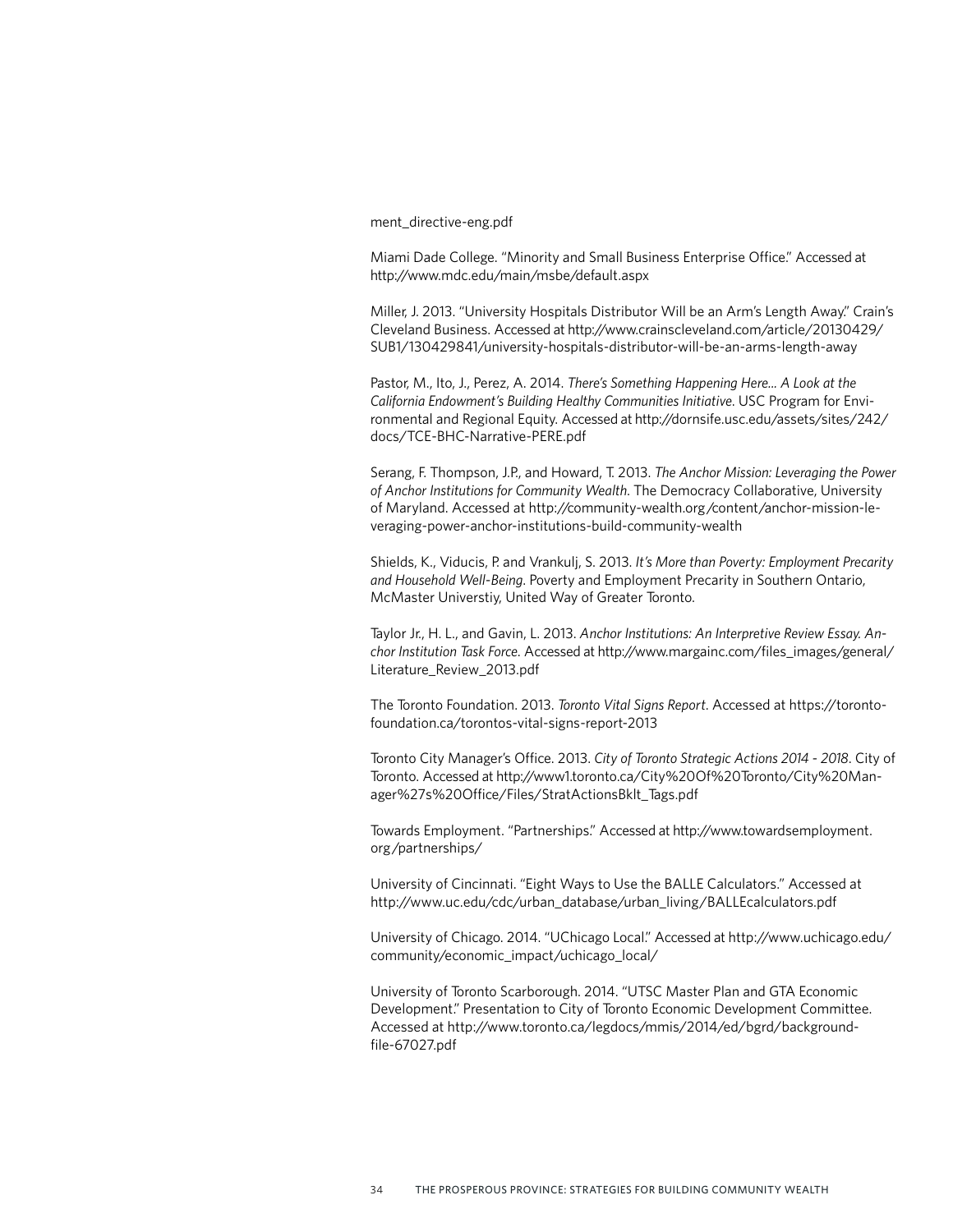#### **ENDNOTES**

- 1 Environics. 2013. "Wealthscapes 2013 reveals rising fortunes among Canadians." Accessed at [http://www.environicsanalytics.ca/footer/releases/2013/07/26/](http://www.environicsanalytics.ca/footer/releases/2013/07/26/wealthscapes-2013-reveals-rising-fortunes-among-canadians) [wealthscapes-2013-reveals-rising-fortunes-among-canadians](http://www.environicsanalytics.ca/footer/releases/2013/07/26/wealthscapes-2013-reveals-rising-fortunes-among-canadians)
- 2 Block, S. and Galabuzi, G.-E. 2011. *Canada's Colour Coded Labour Market: The Gap for Racialized Workers*. Wellesley Institute and Canadian Centre for Policy Alternatives.
- 3 The Toronto Foundation. 2013. *Toronto Vital Signs Report.*
- 4 Ibid.
- 5 Canadian Conference Board. 2013. "Income Inequality." Accessed at [http://www.](http://www.conferenceboard.ca/hcp/details/society/income-inequality.aspx) [conferenceboard.ca/hcp/details/society/income-inequality.aspx](http://www.conferenceboard.ca/hcp/details/society/income-inequality.aspx)
- 6 [Community-Weatlh.Org.](http://Community-Wealth.org) "Frequently Asked Questions." Ac[cessed at http://com](http://community-wealth.org/about/faq.html)[munity-wealth.org/about/faq.html](http://community-wealth.org/about/faq.html)
- 7 List sourced from<Community-Wealth.org>. "Overview: Anchor Institutions." Accessed at<http://community-wealth.org/strategies/panel/anchors/index.html>
- 8 Serang, F. Thompson, J.P., and Howard, T. 2013. *The Anchor Mission: Leveraging the Power of Anchor Institutions for Community Wealth*. The Democracy Collaborative, University of Maryland.
- 9 Miller, J. 2013. "University Hospitals distributor will be an arm's length away." Crain's Cleveland Business. Accessed at [http://www.crainscleveland.](http://www.crainscleveland.com/article/20130429/SUB1/130429841/university-hospitals-distributor-wil) [com/article/20130429/SUB1/130429841/university-hospitals-distribu](http://www.crainscleveland.com/article/20130429/SUB1/130429841/university-hospitals-distributor-wil)[tor-will-be-an-arms-length-away](http://www.crainscleveland.com/article/20130429/SUB1/130429841/university-hospitals-distributor-wil)
- 10 Miami Dade College. "Minority and Small Business Enterprise Office." Accessed at <http://www.mdc.edu/main/msbe/default.aspx>
- 11 Econsult Solutions Inc. 2014. Survey of the current and potential impact of local procurement by Philadelphia anchor institutions. City of Philadelphia.
- 12 Financial Information of Universities and Colleges Survey Data. 2011-12. Procurement estimate for hospitals provided by Ontario Hospital Association.
- 13 City of Toronto. 2013. "Toronto Social Procurement Framework." Staff Report AFS#16843.
- 14 There is currently no actual leakage estimate the amount of procurement spend outside of a target region or area - available for Toronto or Ontario.
- 15 Drummond, D., Girioux, D., Pigott, S., and Stephenson, C. 2012. "Chapter 15: Labour Relations and Compensation," *Commission on the Reform of Ontario Public Services*. Queen's Printer for Ontario.
- 16 Ratio of 913,000 anchor employees to 6,877,900 employed Ontarians in 2014. Statistics Canada, CANSIM, table 282-0002.
- 17 Lewchuk, W., Lafleche, M., Dyson, D., Goldring, L., Meisner, A., Procyk, S., Rosen, D., Shields, K., Viducis, P. and Vrankulj, S. 2013. *It's More than Poverty: Employment Precarity and Household Well-Being*. Poverty and Employment Precarity in Southern Ontario, McMaster Universtiy, United Way of Greater Toronto.
- 18 Based on the first six months of the program. *Towards Employment*. "Partnerships." Accessed at<http://www.towardsemployment.org/partnerships/>
- 19 City of Toronto. 2013. "Toronto Social Procurement Framework."
- 20 Ibid.
- 21 Toronto City Manager's Office. 2013. City of Toronto Strategic Actions 2014 2018. City of Toronto.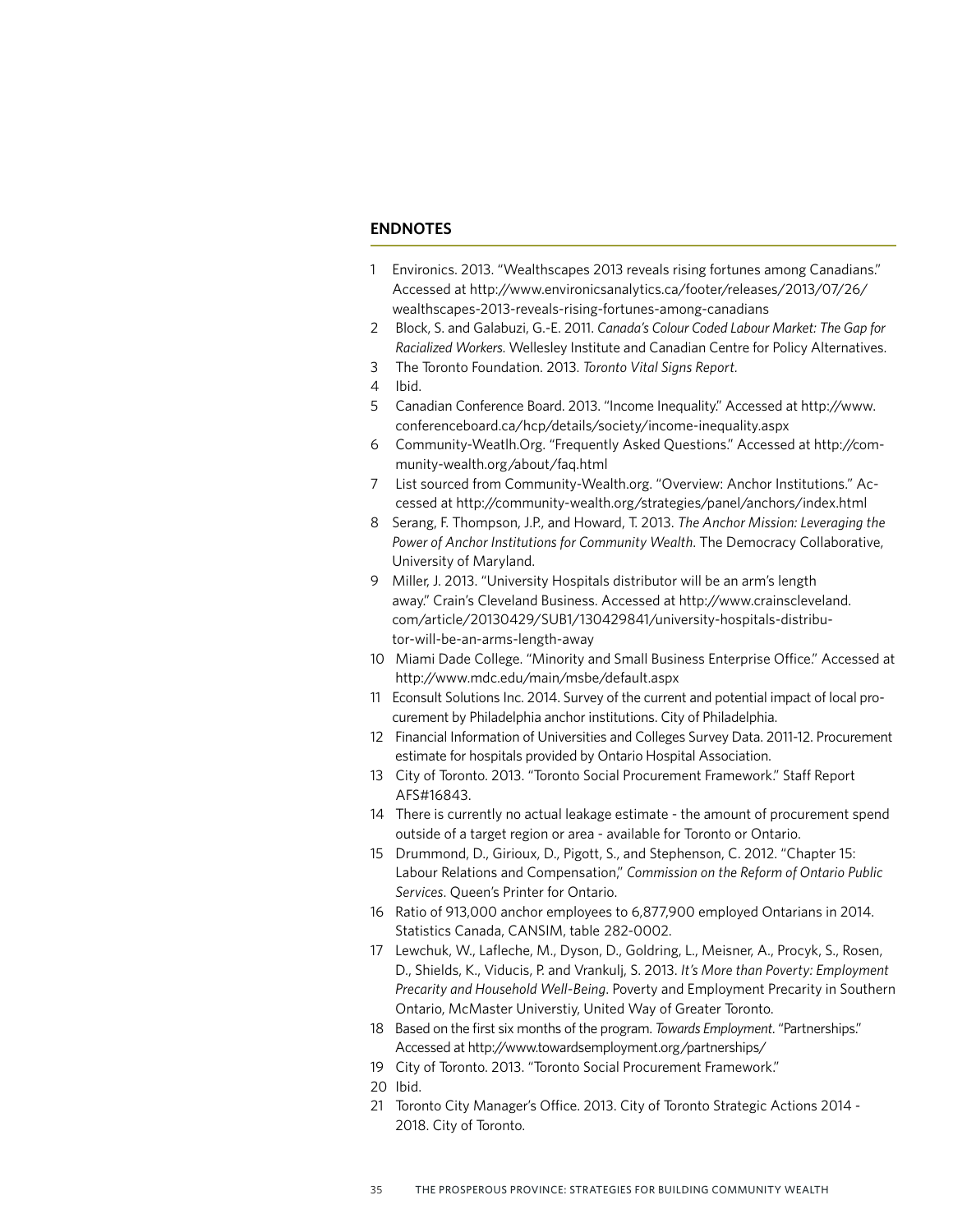- 22 City of Toronto. 2014. "Update on Toronto's Social Procurement Framework." Staff Report AFS # 18950.
- 23 University of Toronto Scarborough. 2014. "UTSC Master Plan and GTA Economic Development." Presentation to City of Toronto Economic Development Committee.
- 24 Taylor Jr., H. L., and Gavin, L. 2013. *Anchor Institutions: An Interpretive Review Essay. Anchor Institution Task Force*.
- 25 Foreign Affairs and International Trade Canada. 2007. *International Trade Agreements: A Pocket Guide for Canadian Municipalities*.
- 26 Ibid.
- 27 AIT signatories are the federal government and all provincial-territorial governments except Nunavut.
- 28 BPS Supply Chain Secretariat. 2013. *Doing Business with the Broader Public Sector: A Guide for Small and Medium Enterprises*. Ontario Ministry of Government Services.
- 29 BPS procurement directive evaluation criteria section 7.2.9.
- 30 The onus is on the institution to demonstrate that a given community has experienced disadvantage, as well as to provide evidence that implementing the special program will effect change in that community. Currently, it is up to the institution to 'self-verify' whether a program meets the special status set out in section 14.1. The absence of a strict verification process for special programs may create a sense of heightened risk for institutions.
- 31 Emanuelli, P. 2009. *Local Preference in Public Purchasing: Risks and Recommendations*.
- 32 Duffy, R. and Pringle, A. 2013. *Buying Local: Tools for Forward Thinking Institutions*. Columbia Institute, LOCO BC, and ISIS Research Centre at the Sauder School of Business.
- 33 Agreement on Internal Trade
- 34 Jackson, M. 2013. *Maximising Benefit Through Progressive Procurement*. Centre for Local Economic Strategies, Cheshire West and Chester.
- 35 Emanuelli, P. 2009.
- 36 Duffy, R. and Pringle, A. 2013.
- 37 Living Cities. 2013. *Harnessing the Economic Power of Anchor Institutions Lessons Learned through Living Cities Investments from 2010- 2013*.
- 38 Serang, F. Thompson, J.P., and Howard, T. 2013
- 39 Bauld, S. and Ackerley, G. 2013. *Facts or Fiction: Dispelling the Myths About the Bundling of Construction Projects*. Vancouver Island Construction Association.
- 40 [Community-Wealth.Org.](http://Community-Wealth.org) "Policy Brief: Supporting Local Business Development to Build Wealth." Accessed at [http://community-wealth.org/policy-brief/Support](http://community-wealth.org/policy-brief/Supporting-Local-Business-Development-to-Build-Wealth)[ing-Local-Business-Development-to-Build-Wealth](http://community-wealth.org/policy-brief/Supporting-Local-Business-Development-to-Build-Wealth)
- 41 Contractors Assistance Centre. "About the Centre." Services of the San Francisco
- Public Utilities Commission. Accessed at <http://sfwater.org/index.aspx?page=773>
- 42 University of Chicago. 2014. "UChicago Local." Accessed at [http://www.uchicago.](http://www.uchicago.edu/community/economic_impact/uchicago_local/) [edu/community/economic\\_impact/uchicago\\_local/](http://www.uchicago.edu/community/economic_impact/uchicago_local/)
- 43 Canadian Aboriginal and Minority Supplier Council. 2014. CAMSC 10-Year Impact Report.
- 44 Carter, C., Auskalnis, R.J., and Ketchum, C.L. 1999. "Purchasing from Minority Business Enterprises: Key Success Factors." *Journal of Supply Chain Management*. (35) 4
- 45 Living Cities. 2013.
- 46 Dubb, S., McKinley, S., and Howard, T. 2013. *The Anchor Mission Dashboard.* Democracy Collaborative, College Park, Maryland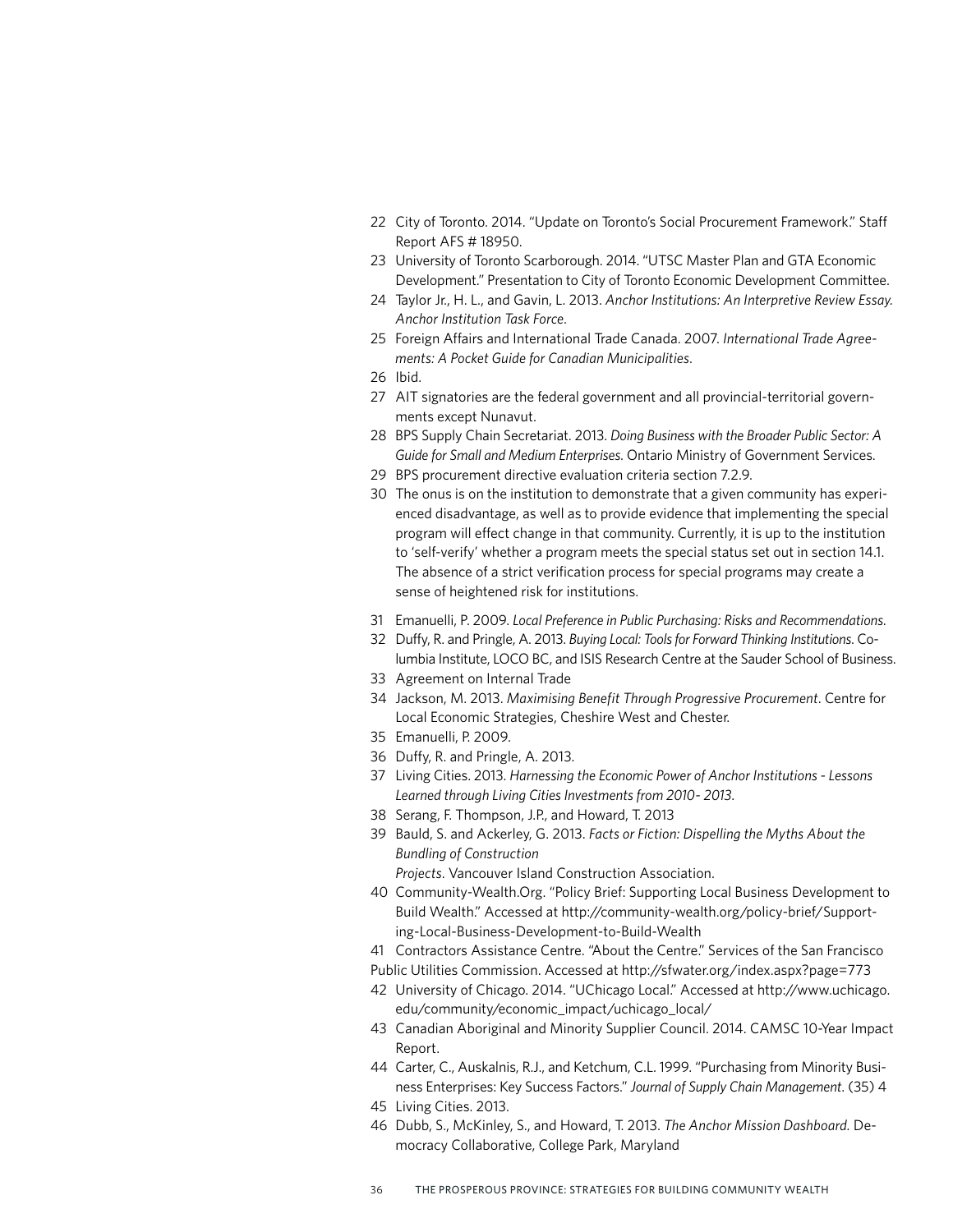- 47 Ibid.
- 48 Interview data.
- 49 University of Cincinnati. "Eight Ways to Use the BALLE Calculators." Accessed at [http://www.uc.edu/cdc/urban\\_database/urban\\_living/BALLEcalculators.pdf](http://www.uc.edu/cdc/urban_database/urban_living/BALLEcalculators.pdf)
- 50 Serang, F. Thompson, J.P., and Howard, T. 2013.
- 51 Living Cities. 2012. *Harnessing the Full Economic Impact of Anchor Institutions Framing Paper for Living Cities Design Lab*.
- 52 KGO-UTSC Partnership. 2013. Planning for the Future. East Scarborough Storefront and University of Toronto Scarborough.
- 53 Pastor, M., Ito, J., Perez, A. 2014. *There's something happening here... A look at the California Endowment's Building Healthy Communities Initiative*. USC Program for Environmental and Regional Equity.